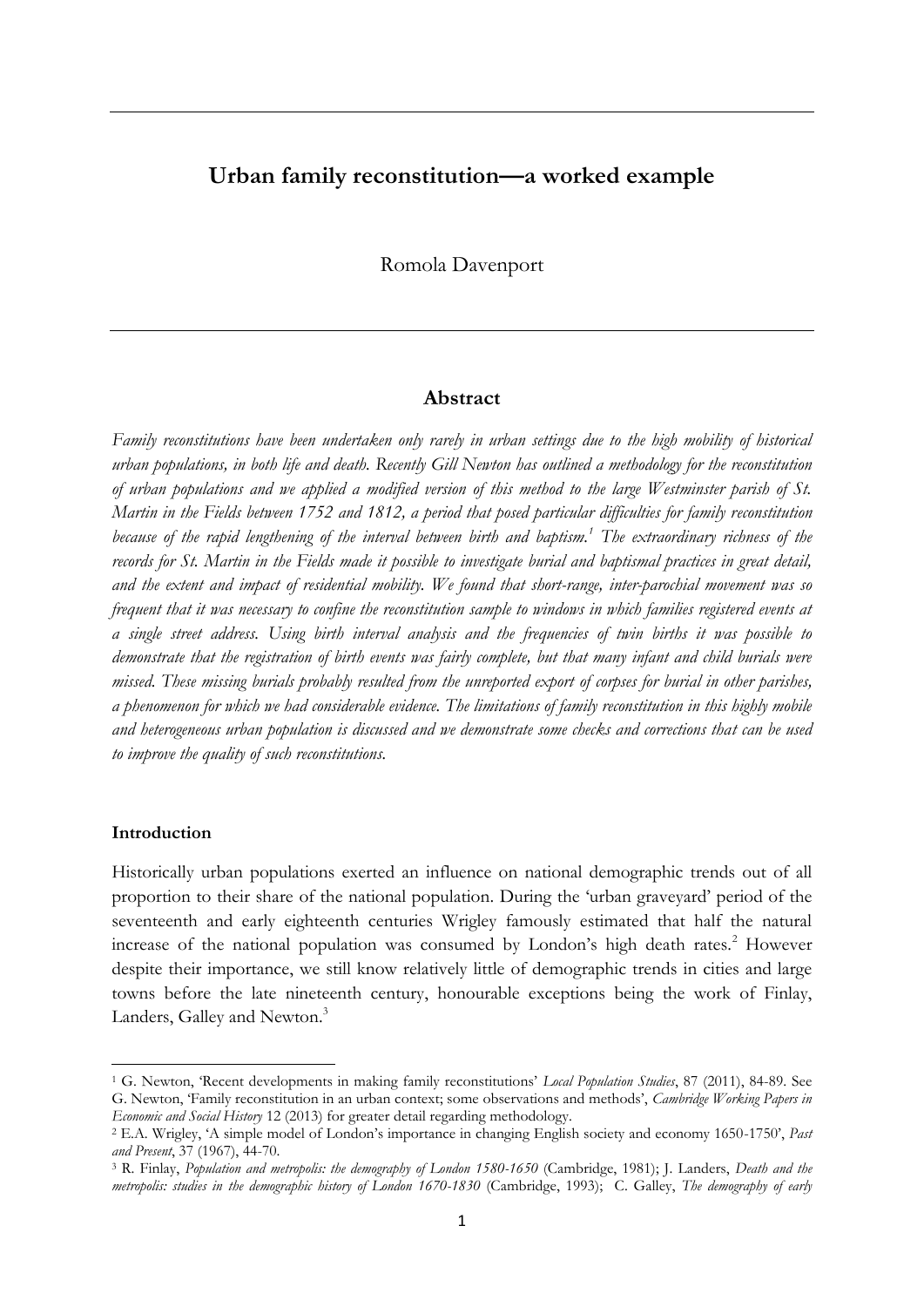Urban populations are notoriously difficult to study demographically mainly because of the high mobility of individuals. We also have very few censuses of towns and even fewer that give ages. Therefore, although towns often supply burial data by age and cause, details that were almost never recorded for rural populations, we cannot convert these to age-specific mortality rates (deaths per thousand persons at risk), especially given the often sex-skewed and adult-heavy age structures of urban centres. The most robust methodology for estimating demographic rates in this situation is family reconstitution, a method applied very successfully in single parish studies of rural or small market town populations. In these smaller communities the relatively stable portion of the population can be followed virtually from birth until death (with the exception of early adulthood, where temporary labour migration was almost the rule) and families can in some cases be studied over generations. This is not generally possible in all but the smallest urban populations for several reasons. First, the sheer size of the population in a major town or city makes it impossible to assume that two records of individuals with the same name refer to the same individual, in the absence of additional corroborating information. Second, there was a high turnover of urban populations. Urban populations grew mainly by in-migration in the early modern period and migrants could comprise a majority of the population when growth was rapid. Moreover, migration flows were large not only into but also out of towns and this makes it very unlikely that many individuals can be followed from baptism to adulthood. Third, residential mobility (the propensity of individuals to change address) *within* towns was high. These residential moves often involved moving only a couple of streets away, but this could easily include crossing a parish boundary in towns which comprised many parishes. This issue is particularly problematic in London (see below).

These limitations to urban family reconstitution became much more severe in the course of the eighteenth century with the rise of non-conformism and the increasing 'fluidity' of registration practices, in particular the lengthening delay between birth and baptism, and the development of a robust inter-parochial market for burials, at least within London. Therefore, apart from small market towns, the few urban reconstitutions carried out to date have been confined to the period before 1750—the notable exception being John Landers' study of London Quakers where these problems were averted because Quakers scrupulously recorded membership and births and deaths rather than burials and baptisms.<sup>4</sup> The results presented here therefore represent a first attempt to reconstitute a metropolitan parochial population in this most problematic period of urban demography. The population of St. Martin in the Fields appears to have included very few non-Anglicans at least with respect to registration practices;<sup>5</sup> however, the fulsome Anglican records of the parish provide ample evidence of the very diverse and changeable registration practices that bedevil urban historical demography in this period.

#### **St. Martin in the Fields**

1

*modern towns: York in the sixteenth and seventeenth centuries* (Liverpool, 1998); G. Newton, 'Infant mortality variations, feeding practices and social status in London between 1550 and 1750', *Social History of Medicine*, 24 (2011), 244-59. <sup>4</sup> Landers, *Death*, chap. 4.

<sup>5</sup> J.P Boulton, 'Traffic in corpses and the commodification of burial in Georgian London', *Continuity and Change* 29,(2014), 189.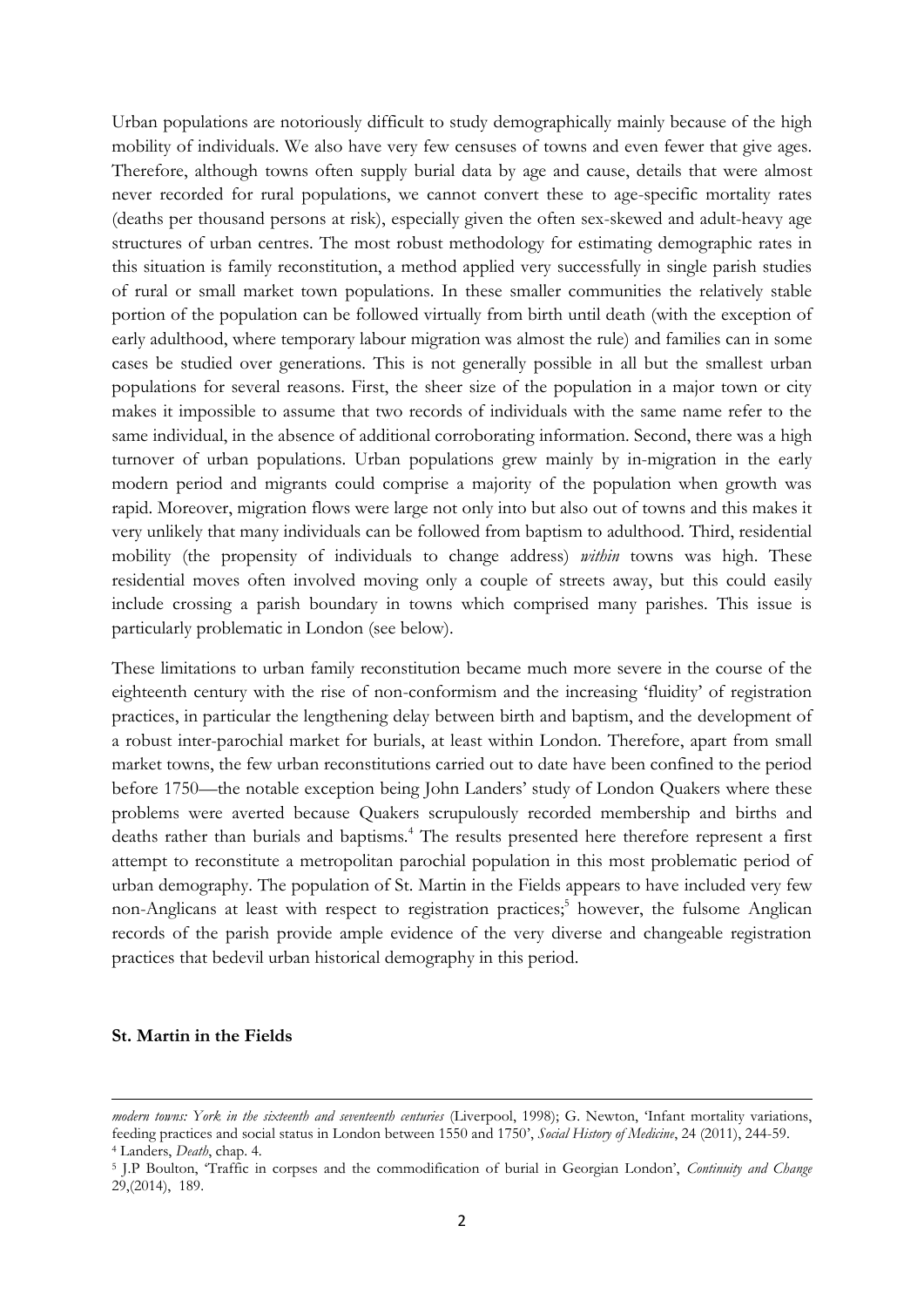St Martin in the Fields was a very large metropolitan parish in several senses, with an area of 286 acres and a population of *c*.25-30,000 throughout the period 1750-1821. Although the parish was well known for its fashionable housing and elite residents (including the royal residence of Carlton House), its sheer size meant that it resembled a large town in its range of economic functions and its male occupational structure was similar to that of London as a whole.<sup>6</sup> The presence of many wealthy families was associated with substantial numbers of female domestic servants and an excess of single adult women, and in 1803 its workhouse was the third largest in London.<sup>7</sup>

The parish is outstanding for the quality and richness of its Anglican records. In addition to the burial and baptism registers, the sextons' burial books and the christening and marriage fee books survive for most of the period 1752-1812. <sup>8</sup> The baptism fee books recorded dates of both birth and (public) baptism, making it possible to trace the very substantial lengthening of intervals between birth and baptism over the last quarter of the eighteenth century.<sup>9</sup> The inclusion of birth date, a relatively unusual feature in most baptism registers, was crucial to family reconstitution in this period. Where public baptism was often delayed for months after birth, date of birth information made it possible to assign a correct birth date for calculation of mortality rates and birth intervals. The fee books also recorded parents' names, street address and the fee paid for baptismal registration. The street address information also proved crucial both in linking events within families, and in determining whether families remained 'in observation' within the parish.

The sextons' books recorded age and street address of the deceased, cause of death, and the fee paid for burial. 'Stillborn' and 'abortive' burials were also recorded. These details are very rare and were essential to successful family reconstitution. Age at death of young children was given in days, weeks or months, and together with date of birth (and street address) made it possible to make confident links between baptisms and burials. Where burials were exported to other parishes for burial, certificates were supposed to be issued, and details of these burials and the fee for certification recorded in the sextons' books.<sup>10</sup> This made it possible to link individuals in reconstituted families to their burials even when these occurred outside the parish. However, as discussed below, not all exported burials were recorded in the sextons' books. In order to address this potential omission the burial registers of adjacent parishes were also searched for burials of St. Martin's residents but, unfortunately, only three, St. Giles in the Fields, St. Anne Soho and St. Paul Covent Garden, recorded abode, enabling St. Martins residents buried there to

<sup>10</sup> Boulton, 'Traffic in corpses', 187-8.

**.** 

<sup>6</sup> Based on a comparison of male occupations listed in the baptism registers of St. Martin's and in Middlesex as a whole, 1813-18, and occupations of grooms resident in St. Martin's and grooms from London as a whole, marrying at the Fleet Prison 1750-52, (Cambridge Group Occupational Structure of Britain project, data not shown).

<sup>&</sup>lt;sup>7</sup> 'An abstract of the answers and returns made pursuant to Act 43 Geo. 3, relative to the expense and maintenance of the poor in England' Parliamentary Papers, House of Commons XIII (1803-04).

<sup>8</sup> The sextons' books survive in complete form from 1752-1812, with some periods of incomplete recording of causes of death. There was a gap in the baptism and marriage fee books between 1 June 1765 and 22 March 1769 that was filled from the parish registers, which recorded date of birth but omitted street address and fee.

<sup>9</sup> See J. Boulton and R.J. Davenport, 'Few deaths before baptism: clerical policy, private baptism and the registration of births in Georgian Westminster: a paradox resolved', *Local Population Studies* 94 (2015), 28-47, for a discussion of baptismal practices in the parish. Many children were baptised privately soon after birth, but were not publicly baptised, and registered as such, until many months had elapsed.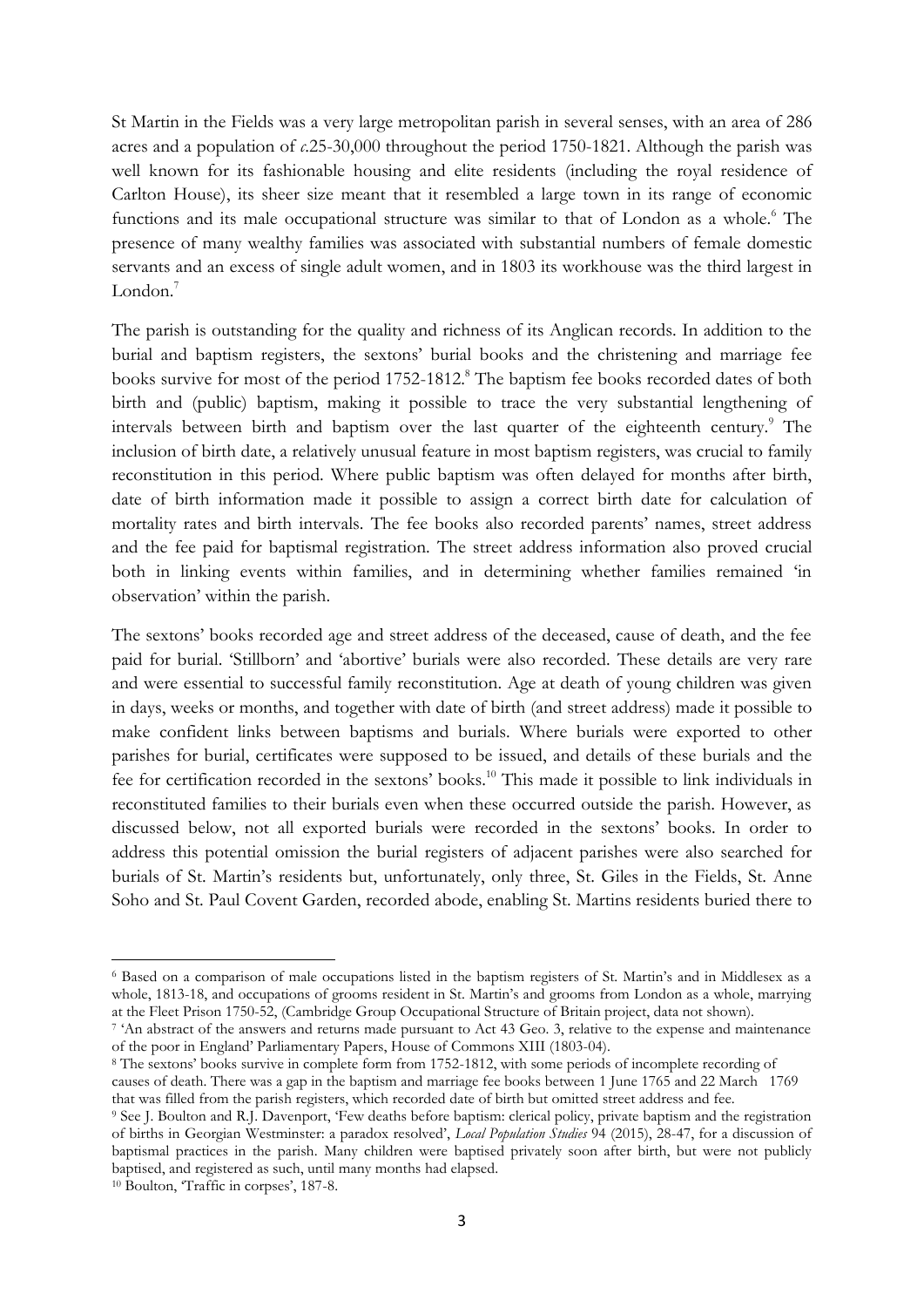be identified (see below). In the period 1752-1812 63,229 burials were recorded in the sextons' books, and 44,385 baptisms in the baptism fee books or registers.<sup>11</sup>

## **Reconstitution methodology**

The difficulties of establishing confident links between records referring to individuals of the same name made it unfeasible to attempt to derive age-specific fertility and mortality rates except for mortality rates of very young children.<sup>12</sup> Moreover the high mobility of families made it impossible to capture a couple's full reproductive history in most cases. Many or most couples married elsewhere before moving into St. Martin's (or chose to marry in another different parish despite residing in St. Martin's for reasons of fashion, economy or family ties). In these cases it was not possible to discover whether the first baptism observed to a couple in the parish was in fact the first baptism within the marriage. Therefore, rather than starting a reconstitution family with the marriage of a couple, as is conventional, it was necessary to reconstruct each family from the sequence of baptisms of children to a couple named in the baptism register. In many cases only two or three baptisms could be linked in this way, and it was unknown whether the family had moved out the parish after the last observed baptism, or whether this constituted the end of the couple's reproductive career.

The steps involved are set out below.<sup>13</sup> Forenames and surnames were standardised using a modified version of the 'Double Metaphone algorithm', which groups names that are phonetically similar.<sup>14</sup> The most common surnames, Smith and Jones, were excluded. The standardisation of names made it possible to create initial links between records with the same standardised names automatically. However the standardisation process was deliberately designed to create relatively large groupings of surnames, to avoid missing any links between name variants as a consequence of variant spellings. This meant that automated linkage generated a relatively large number of 'false positive' matches. The most extreme example was the standardised surname group 'WT', that included the surnames White, Whyte, Wyatt, Whitty, Withy, Wait, Weate, Weight, West, Wade and Wood. Obviously the automated links between some of the surnames in this group were highly implausible, but these could only be identified by manual checking. Therefore all automated links were checked manually for plausibility.

1. Baptism――baptism linkage. The (partial) family was reconstructed from successive baptisms of children identified as born to the same couple by the standardised fore and surnames of the parents recorded in each baptism record. The baptism records recorded date of birth as well as baptism and baptisms were linked only if the spacing between successive births in a family (the 'intergenesic interval') was above a biologically plausible minimum of nine months and less than ten years.

1

<sup>&</sup>lt;sup>11</sup> These datasets have been deposited in the ESRC data archive.

<sup>12</sup> Finlay, *Population and metropolis*, 45; Newton 'Reconstitution in an urban context'.

<sup>&</sup>lt;sup>13</sup> These steps do not include the requirement that all events in a family shared the same street address. This constraint was imposed after the reconstitution was assembled, and is described in the next section.

<sup>14</sup> Newton 'Reconstitution in an urban context'.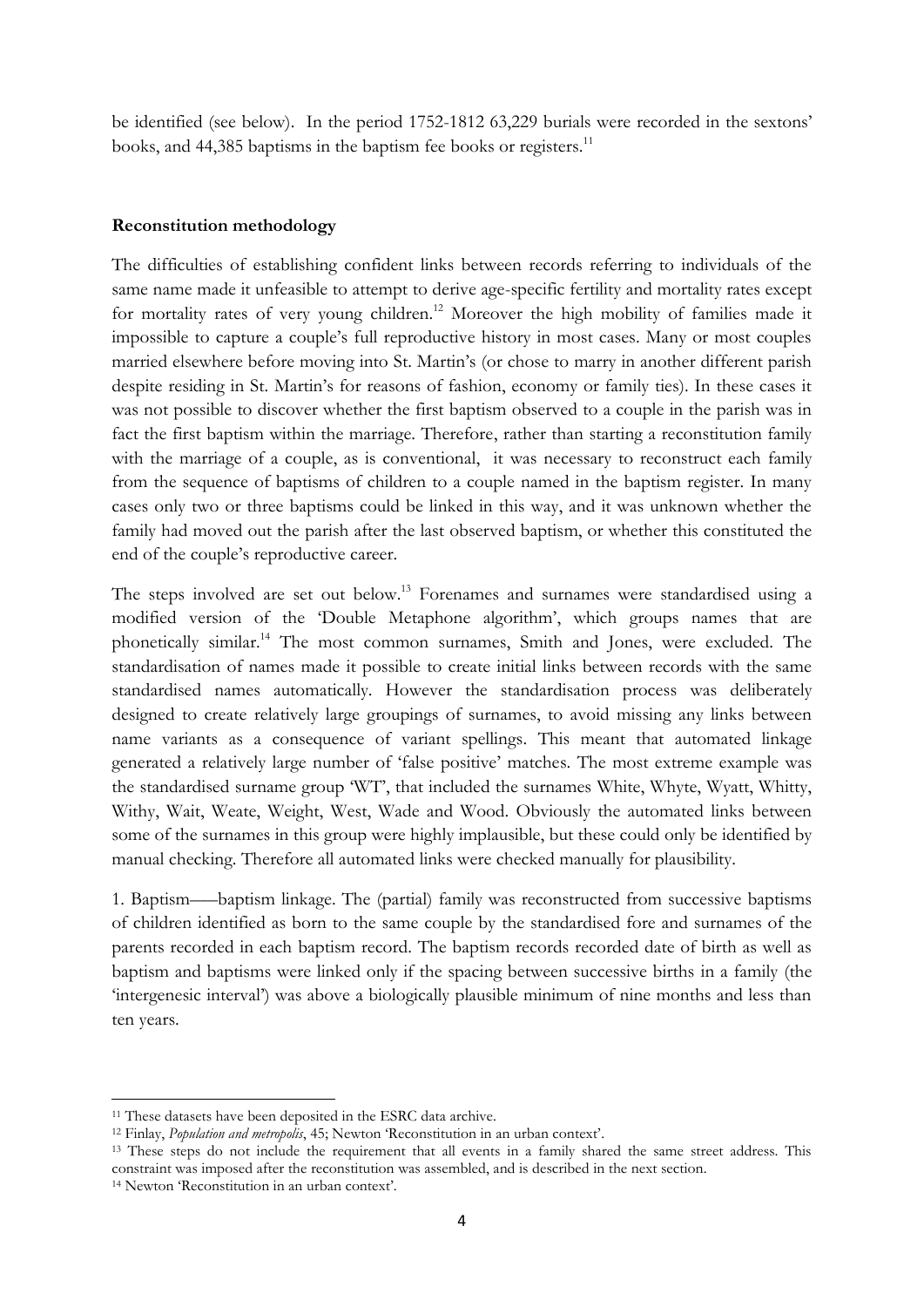2. Baptisms were then linked to burial records with stated age five years or under and occurring within six years of the birth of each child. In the case of child burials the St. Martin's records contained one outstanding deficiency; they omitted the names of parents. However they did record age at death and this made it possible to match child burials to baptismal records on the basis of an approximate match between age at death and the age of the baptised child at the same date. The degree of mismatch allowed between age based on birth date and age at death depended on the precision of the age at death record, and was small for infants where age was given in days, weeks or months, and larger at older ages where age at death was often given only in whole years. Matching burials to baptisms was performed using the full parochial baptism dataset to avoid biasing linkages towards reconstitution families.

3. Baptisms were then linked to burials with *no* stated age occurring within five years after the birth of each child. These were almost all burials that were exported from the parish. Age at burial was not recorded for exported burials in the sextons' books before 1767 and was also absent throughout the period 1752-1812 for burials of St. Martin's residents recorded in adjacent parishes, but not recorded in the St. Martin's sextons' books. It was however possible to identify child burials, because all burials were marked as child ('C'), adult ('M' or 'W') or stillborn ('S'). Child burials with no further age information were linked to reconstitution families where a baptism of the same name existed and where the street address, if given, matched one or more baptisms in the family closest to the date of death (that is, where there was evidence that the family was resident at the street address matching the burial around the time of burial). Age at death was then calculated from the dates of birth and burial.

4. Burials with no match to a baptism were then considered for inclusion in the reconstitution. The often long intervals between birth and formal registration of baptism meant that many children died before baptismal registration (although almost all except those dying in the first few days of life had been named and probably privately baptised). <sup>15</sup> There were two categories of child burial with no baptism that could potentially be included in a reconstitution family:

> a. Stillborn burials. There was a marked dearth of burials of newborn infants in St. Martin's, and a surfeit of 'stillborn' and 'abortive' burials. We considered that stillborn but not abortive burials included a very high proportion of live-born early neonatal deaths.<sup>16</sup> These infants had not been baptised in any sense and had no forename. Where a sufficient gap existed between baptisms in a reconstitution family we inserted a stillborn burial into the family if it matched the surname and additionally the street address of at least one flanking baptism. Stillborn burials were assigned a date of birth three days before the date of death (three days being the most common interval between death and burial) and were given an age of half a day for event history analysis—that is they were assumed to be live-born and to have lived half a day on average.<sup>17</sup>

1

<sup>15</sup> Boulton and Davenport, 'Few deaths'.

<sup>16</sup> Boulton and Davenport, 'Few deaths'.

<sup>17</sup> Stillborn burials represented 15 per cent of infant burials in the parish as a whole, but only 5 per cent of infant burials incorporated into the reconstitution sample. Their inclusion was likely to compensate only partially for the dearth of neonatal deaths in the sample and was very unlikely to cause an overestimation of neonatal mortality.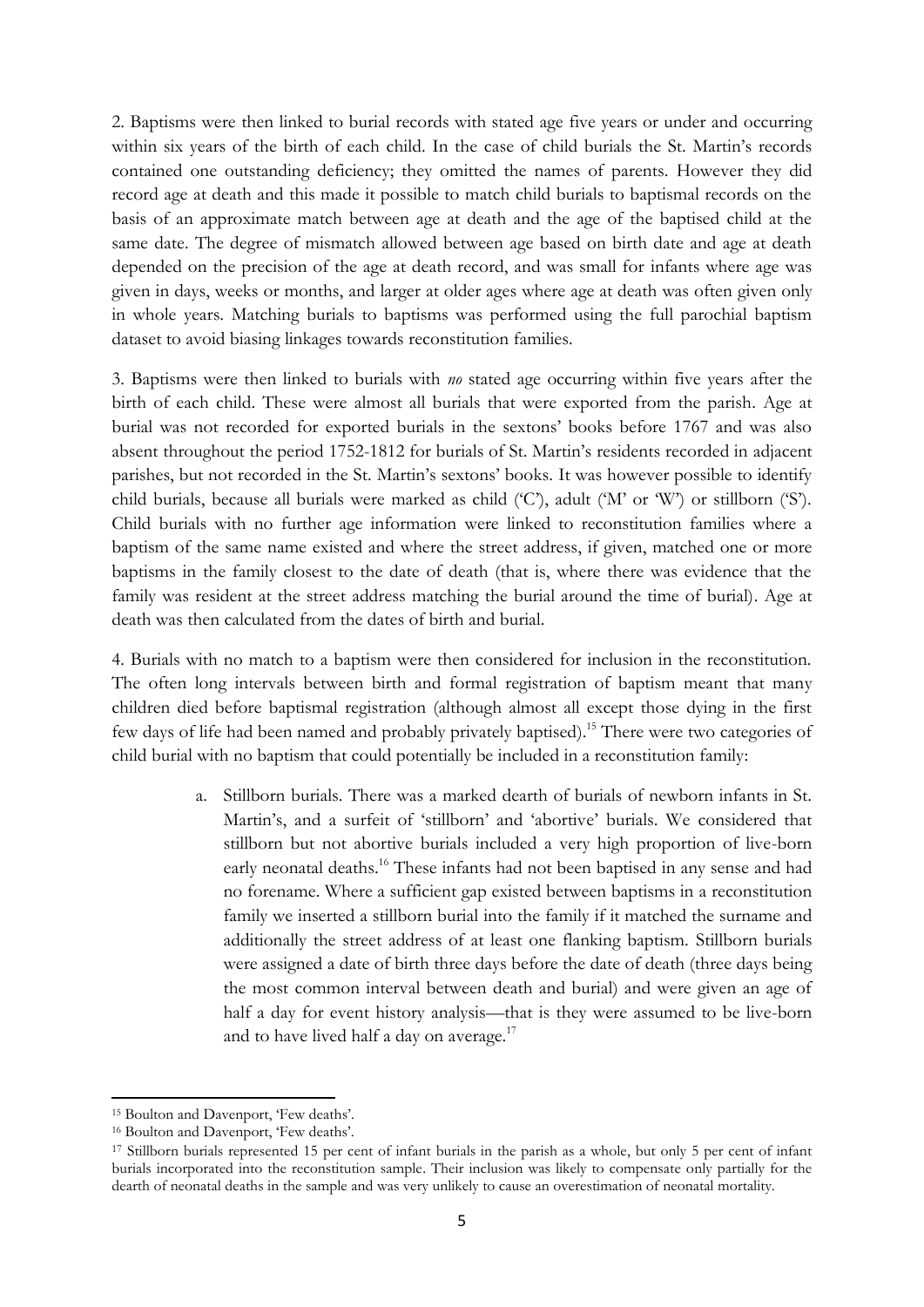b. Burials of children with stated age at death and no matching baptism. Burials of children aged two and under and not matched to a baptism were matched where possible to baptisms of putative siblings (using the full baptism database) on the basis of surname.<sup>18</sup> Where such burials appeared to belong to a reconstituted family then the burial was incorporated into the family if there was a suitable gap in the baptism series and if the address at burial matched the address of one or other event in the family that immediately flanked the burial. Where these criteria were met then a 'dummy' birth was created for the dead child based on the age at death, and the birth inserted into the family between existing baptisms. The insertion of burials and dummy births was restricted to burials with exact age because it was considered too tenuous to assign a date of birth and age at death to burials of unknown age in the absence of a baptism record.<sup>19</sup>

5. The final step in the reconstitution process was to link couples named in the baptism registers to their marriages using the marriage fee books and marriage registers for the parish of St. Martin's and also marriages registered at the Fleet prison for the period before 25 March 1754, when Hardwicke's Marriage Act came into force. Marriage entries which recorded one or both partners from St. Martin's were linked to couples on the basis of groom's surname and the forenames of groom and bride. Only marriages occurring in the six years before the earliest baptism in a family were linked to a family (although the initial linkage exercise relaxed this rule to allow for the possibility of false linkage of baptisms or retrospective legitimation of baptisms). Only 23 per cent of reconstitution families could be linked to a marriage record.

6,740 families were partially reconstituted in this way and these contained 23,127 baptisms and 6,659 burials of children aged under five. Families remained in observation from marriage or the birth of their first child in the baptism series until the date of the last baptism in the series, and children were not followed beyond the age of five.<sup>20</sup>

#### **Assessment of the accuracy of record linkage**

**.** 

The reliability of any family reconstitution depends critically not only on the registration processes underlying the records used, but also on the completeness and accuracy of the linkages created between those records. With respect to completeness of linkage the issues are: (1) whether all records relating to an individual were identified as such and linked together, and (2)

<sup>18</sup> Burials aged 0-5 years and of unknown age were linked to their *own* baptisms in steps 2 and 3. However only burials aged 0-2 years and with *no* baptism match were linked to sibling baptisms and assigned dummy birth dates. The more stringent age restriction for burials with no matching baptism was imposed because few birth-baptism intervals exceeded two years, and therefore children dying older than two years without a baptism record were likely to have been baptised outside the parish, implying an unobserved migration event. This issue is discussed at length in the next section.

<sup>&</sup>lt;sup>19</sup> The usual practice in parishes where baptism generally followed very closely after birth and where no age at death or baptism was recorded is to assign a child burial of unknown age a dummy baptism with the same date as the date of burial. This was not possible in St. Martin in the Fields because the potentially long delays in baptism and the very high death rates throughout childhood made it dangerous to assume that unbaptised burials were confined to the very young.

<sup>&</sup>lt;sup>20</sup> The exact rules for determining when families entered observation were complex and will be set out in a future publication.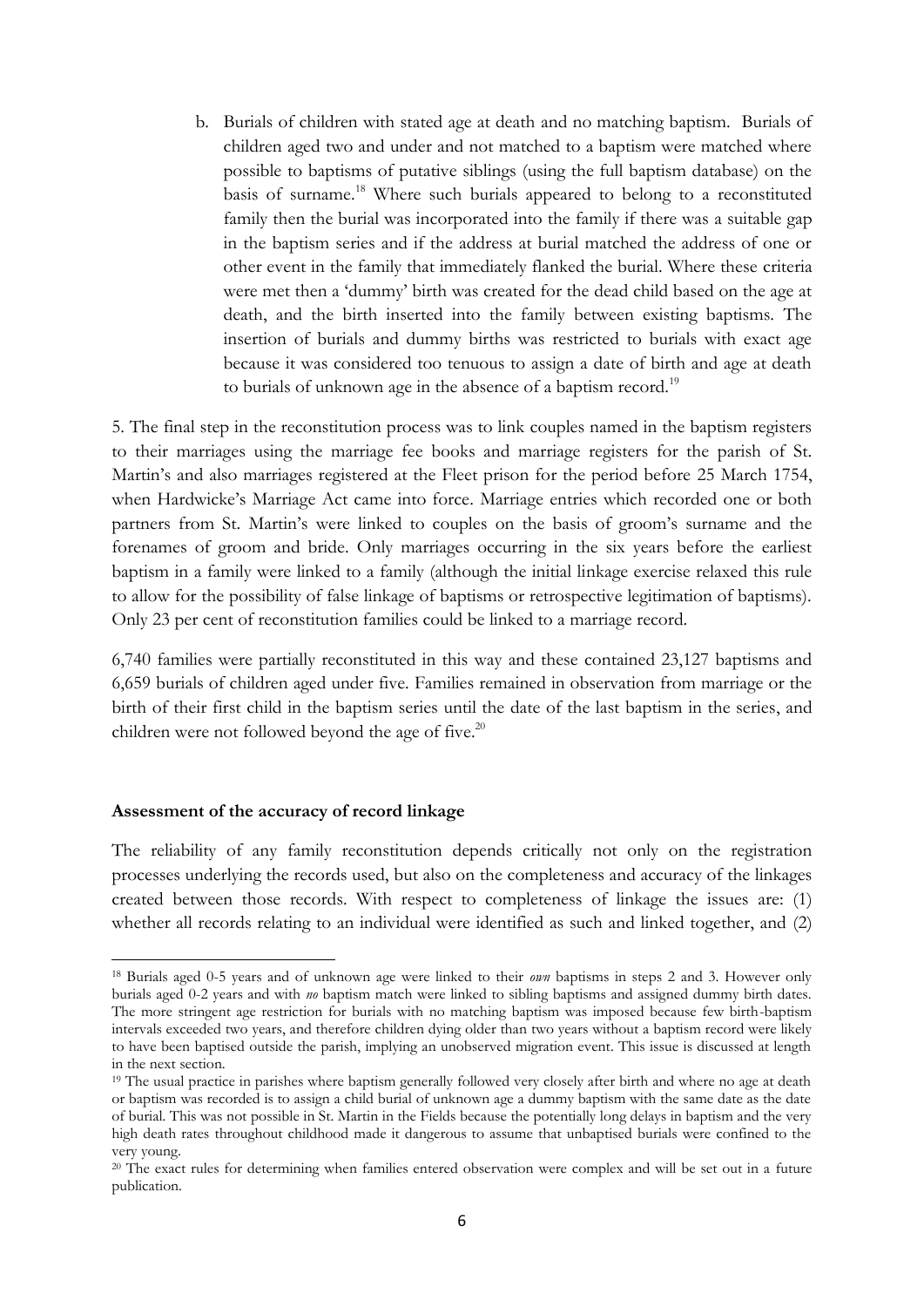whether all individuals in the database that belonged to a given reconstitution family were in fact linked to that family. A third issue is whether the links created between individuals and between events were correct (that is, were all individuals included in a reconstitution family in fact members of that family, and did burial or marriage entries indeed belong to the same individuals identified in the baptism records?). We could not readily assess whether burial records indeed belonged to individuals baptised with the same name, except by the criteria employed for creating the links themselves. However for the period 1813-24 we could assess the completeness and accuracy of the linkages between baptisms used to construct proto-families (step 1 above). The reconstitution was initially extended to 1824 but changes in registration practices after 1812 (in particular the frequent failure to record birth dates in the baptism register) meant that these data were not used for analysis. Occupational information was supplied for most fathers after 1812, in accordance with Rose's Act. This information was not used in the original linkage process to assess the likelihood of baptisms belonging to the same couple (step 1 above). Therefore it could be used to assess the plausibility of proto-families constructed using nominal and address evidence. Of course this test only applied to baptisms linked to reconstitution families after 1812. However the criteria for record linkage and the process of linkage were the same for all data from 1752-1824, and therefore these results gave a reasonable indication of the quality of record linkage for the reconstitution as a whole.

We used paternal occupation recorded in the baptism entries to test for the erroneous inclusion of baptisms in a reconstitution family ('false positives'). This could occur where two couples with the same names co-existed in the parish but were not readily distinguished in the baptism records. The extent of false positives could be tested by comparing father's occupation as recorded for successive baptisms within proto-families. 'Error' was assessed as the presence in a proto-family of a baptism with a father's occupation that was incongruous with the other occupations (false positive). Of 1,609 proto-families with two or more entries with occupations stated after 1812, 1,410 (87.6 per cent) contained only matches or near matches (e.g. 'shoemaker' and 'cordwainer', or 'jeweller' and 'goldsmith'). In a further 145 families (9.0 per cent) there was some ambiguity in paternal occupations. Most of these ambiguous cases consisted of fathers with exactly the same fore- and surnames, and with the same street address (including the number of the house, which was given for most entries in this period), but with apparently incongruous occupations. An example is given in Table 1. It was difficult to assess the validity of the proto-family in these instances, but in most cases it seemed very likely that the differences in occupational descriptor were a function of genuine occupational mobility rather than false linkage. It seems more probable for instance that the Thomas Leonard who resided at number 7 Hungerford Market and baptised five children at very regular two yearly birth intervals was a single individual who was simultaneously or sequentially employed as a revenue officer and hatter, rather than that two men of the same name with wives named Mary residing intermittently or concurrently at the same house. In a further 54 cases (3.4 per cent) there was substantial incongruity between given paternal occupations, as in the case of the Kocher family in Table 2. It seemed plausible that the couple Charlotte and Henry Kocher were in fact a consistent pair of individuals, given that this was the only example of this surname in the database, and that the maternal name was unusual. However these criteria sometimes proved misleading, since otherwise unusual names were often favoured within particular families, so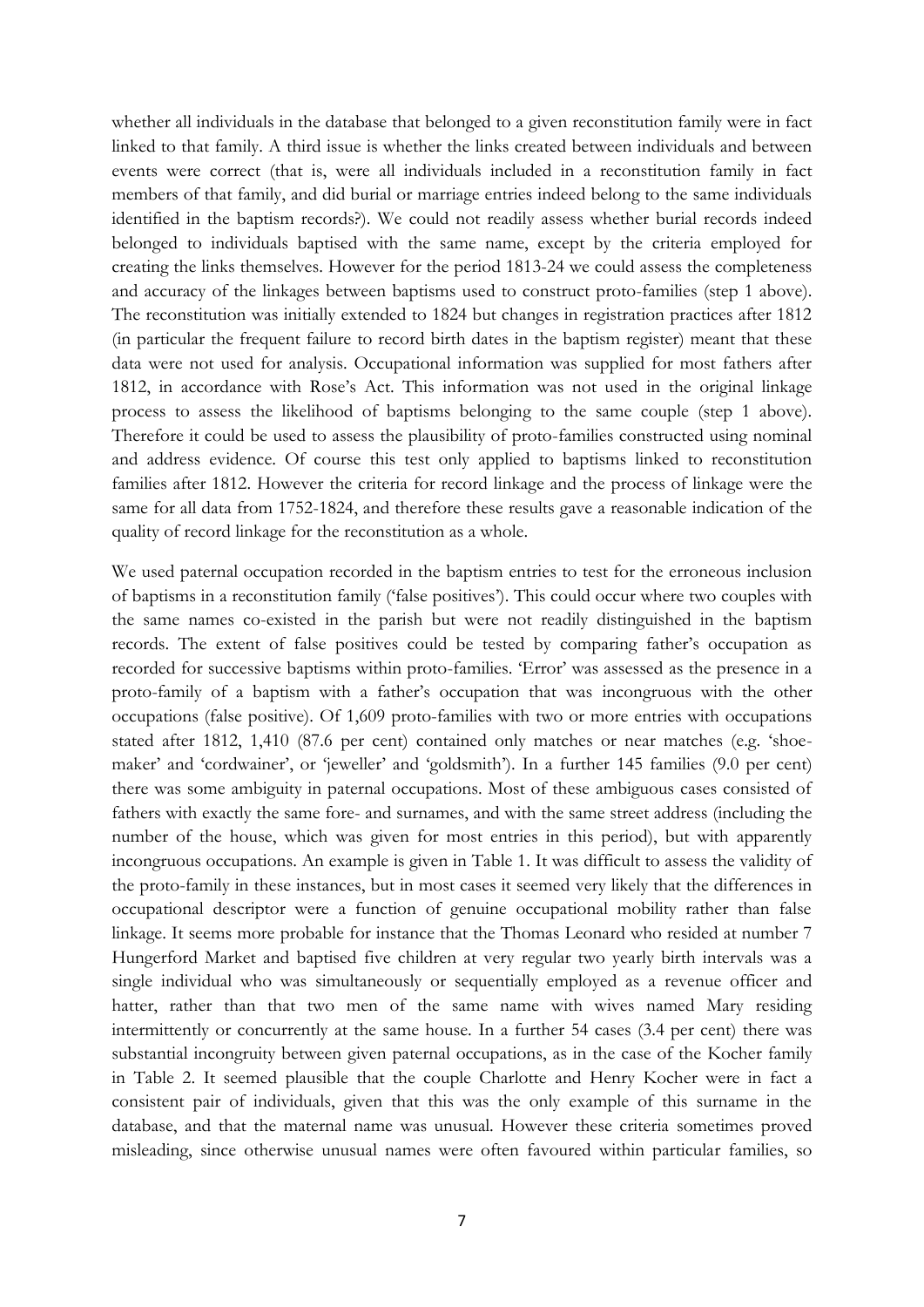individuals with very rare names (such as Charlotte Kocher) were not necessarily unique. Therefore the Kochers were scored as a case of probable false linkage of baptisms.

[Tables 1 and 2 about here]

We also used paternal occupation to assess whether some baptisms were incorrectly omitted from reconstitution families ('false negatives'). This could occur because the name standardisation process failed to group correctly all the name variants used by the family, or because some entries were mis-transcribed and so were not recognised as belonging to the same name group as other entries for the family. Using the full dataset of parochial baptisms 1813-24 we compared paternal occupations of baptisms linked together within reconstitution families with unlinked baptismal entries that met only two of the three criteria used to make a nominal link between baptisms. These criteria were:

(1) a family name in the same name group as other entries in the reconstitution family; (2) a paternal forename in the same name group as other entries in the reconstitution family;

(3) a maternal forename in the same name group as other entries in the reconstitution family.

The omission of a baptism was considered likely if paternal occupation was similar or the same in an unlinked baptism entry as paternal occupation given for baptisms within the reconstitution family, and if the parental names were a plausible match. In the Mackintosh family, see Table 3, the baptism of Alexander Mackintosh was omitted in the linkage process because his father's name in this entry, Collum, was not identified by the name standardisation algorithm as belonging to the same name group as the other forename variants (Colyear, Colyare). Using this method we identified missing entries in only 23 families (1.4 per cent). Most of these were cases where the forename of one parent was not recognised as consistent.

[Table 3 about here]

Comparison of father's occupation recorded for baptisms linked to proto-families, and amongst excluded but eligible baptisms, indicated a potential error rate of *c*.5 per cent, with most of these false inclusions probably not belonging to the family. If the period 1813-24 was representative of the quality of the reconstitution as a whole, then less than one in twenty five families would have included the baptism of a child or children not belonging to the family, and less than one in fifty would have a gap in the sequence of baptisms resulting from a failure to link an existing baptism to the family. In the event it proved necessary to confine all proto-families to those baptisms occurring sequentially at the same address (see below), and so even the relatively low level of mis-linkage identified here will be an overestimate.

This exercise also suggested that where a number of variables can potentially be used for linkage (such as address, occupation and familial relationships) it can be useful to exclude one variable (such as occupation) from the linkage process, so that it can then be used later to assess the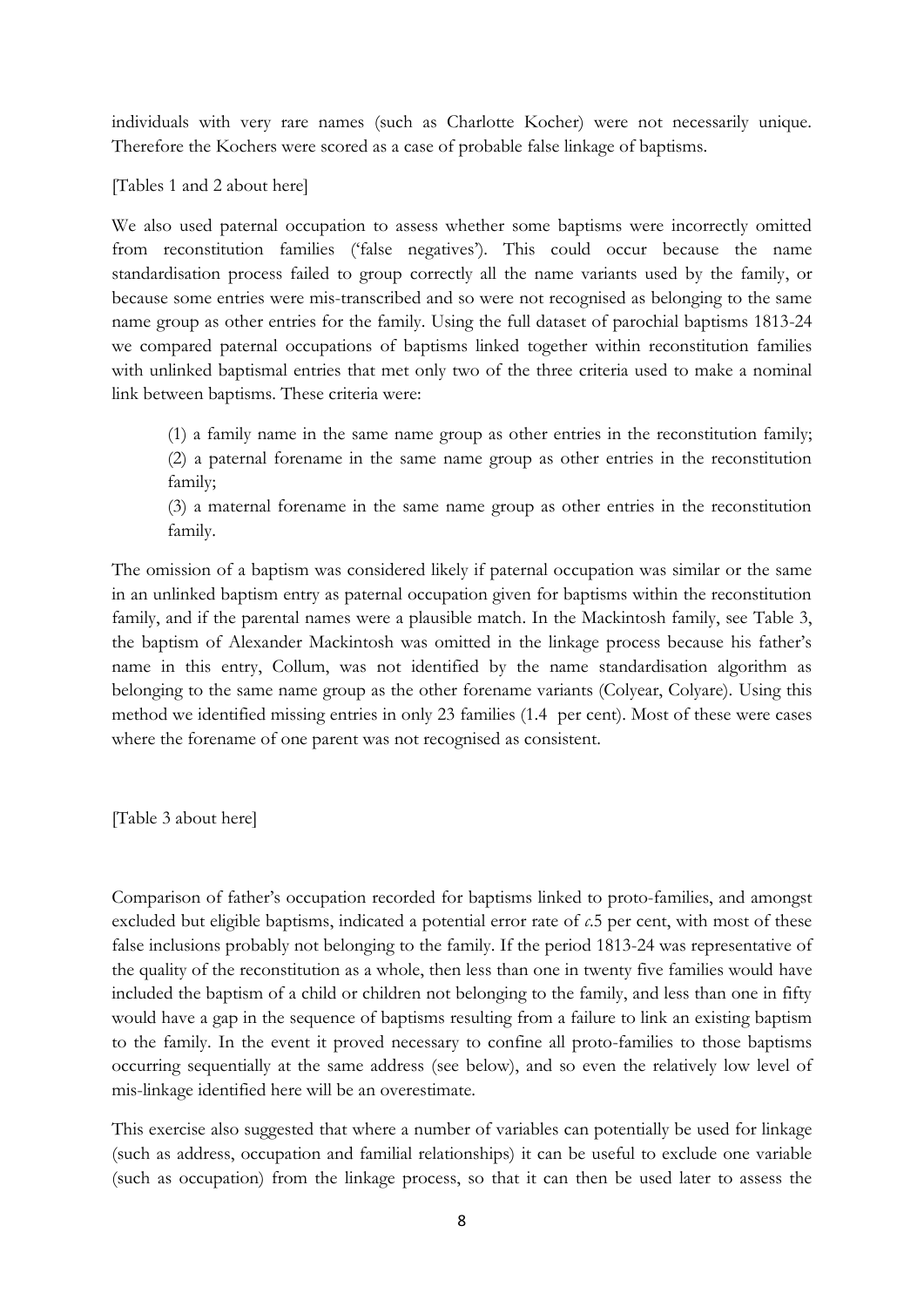validity of the links made. The process of linking baptismal records to form reconstitution families appeared fairly robust. However a more fundamental issue was whether the underlying records provided a fair record of events within reconstitution families. A persistent criticism of family reconstitution using Anglican registers has been that many demographic events were omitted from the registers through sheer clerical negligence. In St. Martin in the Fields there were additional reasons for thinking that many births and child deaths that occurred within reconstitution families were missing from the parochial records not incorporated into the reconstitution, and these are discussed below.

#### **The porous parish: estimation of micro-migration rates**

Historically almost all but the smallest towns comprised multiple parishes, but demographers are usually restricted, for reasons of population size and the patchy survival or quality of records, to reconstituting only one or a few parishes. The existence of contiguous, poorly bounded urban parishes outside the parish of interest then constitutes a major problem because a residential 'micro-move' of a couple of streets could have taken a family into another parish and out of observation. Most problematically, families may have moved in and out of observation through a series of residential moves, without these moves being recorded. In this case the family could appear to have been continuously resident in the parish, because a series of baptisms was recorded to the family, but some of the baptisms and burials properly belonging to the family may have taken place and been recorded elsewhere.<sup>21</sup> Figure 1 illustrates the potential for this behaviour in St. Martin in the Fields. In the mid-eighteenth century it was bounded by nine parishes, including the small parish of Covent Garden that was wholly contained within St. Martin's.

[Figure 1 about here]

1

To get some idea of the potential scale of inter-parochial mobility we studied the propensity of parishioners to change their residence *within* the parish, using the addresses given at baptism and burial for children dying in the first two years after baptism. Amongst children who were buried in the parish within a year of their baptism, nearly a quarter (23 per cent) had moved within the parish before burial (Table 4). This is higher than most turnover rates estimated from annual listings of householders in seventeenth-century London. <sup>22</sup> Moreover, this method is likely to underestimate residential mobility within the parish, because before 1813 the sources recorded

<sup>&</sup>lt;sup>21</sup> Conversely, families could move out of a parish but continue to register events at the parish church. We could detect this behaviour in St. Martin's when the street address recorded in an entry was outside the parish. The registration of events outside the parish of residence was relatively common in the case of marriages and burials (see below), but appears to have been very limited in the case of baptisms in the eighteenth century. In St. Martin's less than one percent of baptisms recorded extra-parochial addresses before 1795, see Boulton and Davenport. 'Few deaths', pp. 40-41. Families giving extra-parochial addresses at burial or baptism were deemed to have left observation.

<sup>22</sup> Finlay, *Population and metropolis*, 45-7; J. Boulton, 'Neighbourhood migration in early modern London' in P. Clark and D. Souden (eds.), *Migration and society in early modern England* (London, 1987), pp. 107-49.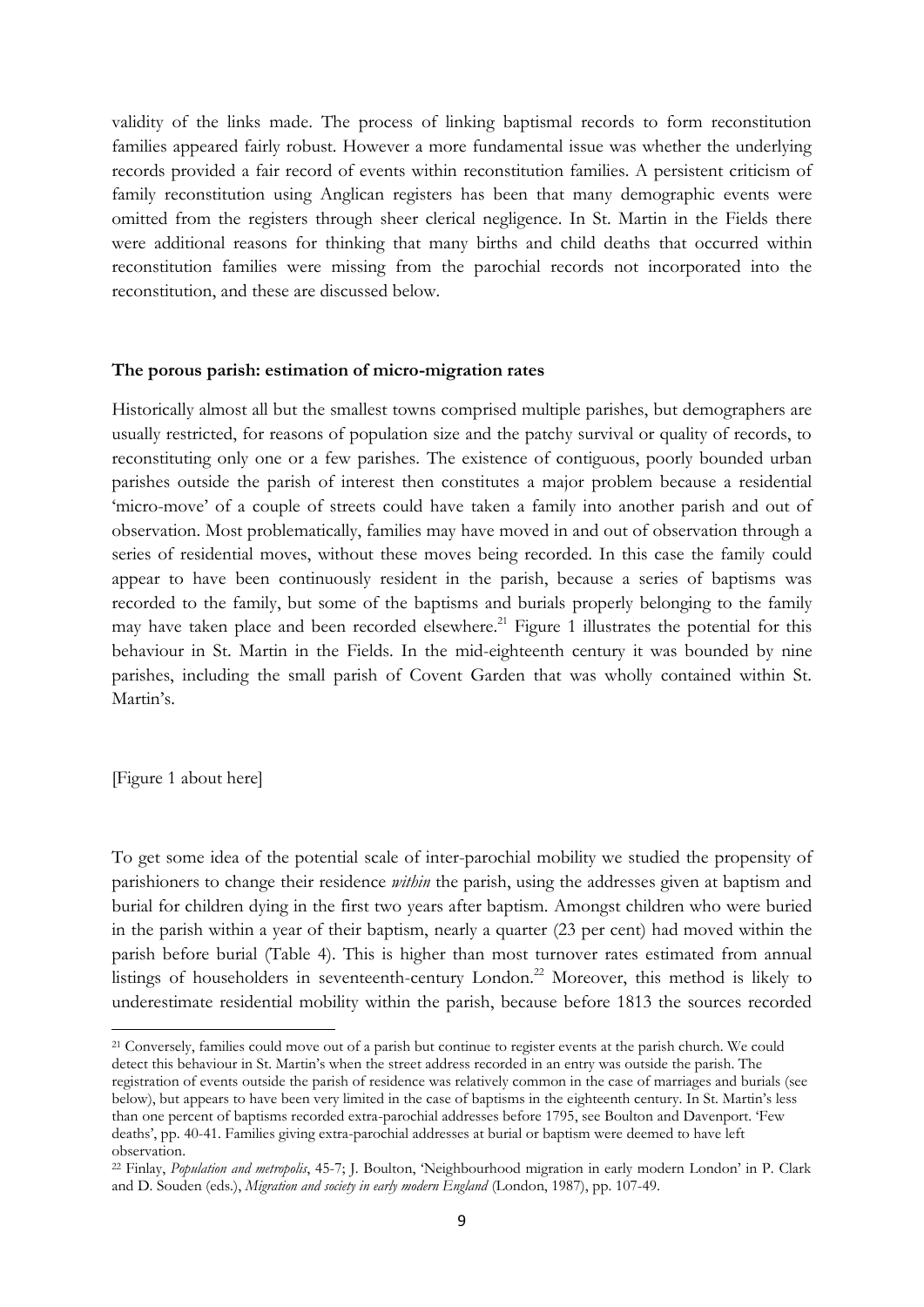only street address, not house number or name, and so this method would not reveal moves along the same street. Many of the streets in St. Martin's were indeed very long, with St. Martin's Lane and the Strand traversing the length and breadth of the parish respectively. We cannot estimate the average distance moved within the parish, due to the absence of house-level information and the length of many streets, but the geographical position of St. Martin's within the patchwork of Westminster parishes makes it likely that these kinds of local moves would also have resulted in rapid bidirectional fluxes across parish boundaries.

[Table 4 about here]

Indeed this Brownian-type motion of micro-mobility did appear to distort demographic rates. If we consider the intervals between successive births within reconstitution families, then there was a much higher frequency of long periods between apparently successive births if a change of address occurred between the baptisms, see Figure 2. Where families were known to have moved in the interval between two baptisms then 13.4 per cent of birth intervals were four years or more, compared with 7.4 per cent of intervals when no residential move intervened. This difference in the distribution of birth intervals suggested that some proportion of baptisms in more mobile families may have occurred outside the parish and had been omitted from the reconstitution, leading to the inclusion of birth intervals that reflected the interval between births *a* and *c* because the intervening birth *b* was not observed.

[Figure 2 about here]

An example of this problem is given in Tables 5 and 6. Thomas and Rachel Rustall were living in Newport St when their first child, Thomas, was baptised in October 1786, ten months after their marriage in the parish. Between October 1786 and May 1796 they moved at least five times and baptised five more children, two of whom died in this period and were buried in St. Martin's. The intervals between the first six births were fairly regular (between 18 and 25 months). However after the birth of John Durant (23 April 1796) there was an interval of 65 months to the next *recorded* birth (Ann Catherine Rustall, born 17 Oct 1801), well over double the couple's average previous birth intervals. Such an interval could occur as a consequence of miscarriage or of events that disrupted coital frequency, such as ill health or paternal absence. However, an Ann Rastall from Charles Court, St. Martin's, was recorded as buried in the sextons books in March 1800 aged one year five months. There was no corresponding baptism record for Ann Rustall in St. Martin's, but she was linked to the Rustall family on the basis of surname, a street address in common with the nearest baptism in the family, and a suitable gap in the birth sequence. Her insertion into the family (with a birth date one year five months and three days before her burial) reduced the 65 month birth interval to two more credible birth intervals of 29 and 36 months. The absence of a baptism record for Ann one and a half years after her birth suggests strongly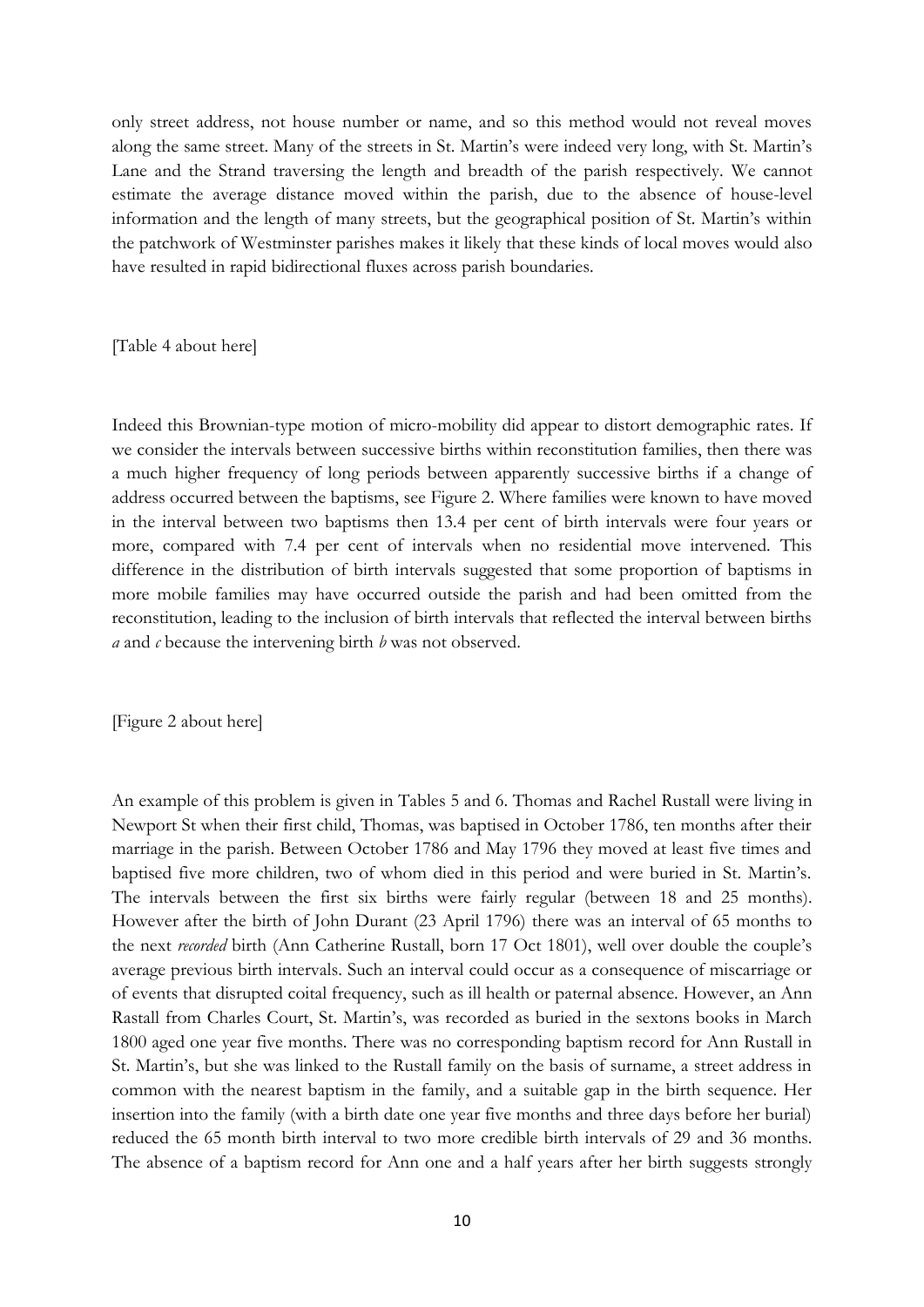that she was baptised outside the parish. This accords with the evidence of at least one intervening move within the parish between the baptisms of her flanking siblings (to Church Lane, where John Durant died in 1797). It was possible to detect Ann's birth only because she died and was buried in the parish. However, any children who were born and registered as baptised outside the parish and who survived could not be recovered. Nor can we know whether any of the children in the family died while the family was in another parish and were buried there.

[Tables 5 and 6 about here]

The Rustall family was very mobile, but not necessarily atypical. What is unusual about this case is that we were able to reconstruct so many of their moves. In most cases families only appeared in observation for two or three baptisms before they disappeared from view. What is clear is that this type of mobility resulted in the 'loss' of many events occurring in families that otherwise appeared, according to their sequence of baptisms, to be in observation. Thus, to reduce the proportion of missing events it was necessary to include families in the reconstitution only so long as they remained at the same street address. When this rule was imposed then the proportion of long birth intervals was reduced to levels similar to those observed in more robust reconstitution samples.<sup>23</sup> The number of families in this 'stable' sample was reduced to 5,560, 382 of whom appeared exactly twice at different addresses, and a further 40 at three different addresses. A higher proportion of families consisted of only two births (Figure 3). Therefore the removal of migration events resulted in a very significant loss of observations, because in the case of families with just two births, only the first could be considered to be in observation and at risk of dying, and the period of observation extended only until the baptism of the second child. This is just one example of the more general limitations attending this type of partial reconstitution, where the parity of children is rarely known, the age of the mother is always unknown (unless given in marriage records), and the last observed birth must perforce be excluded from analysis in the absence of other means apart from baptism for ensuring that the family remained in observation.

[Figure 3 about here]

1

#### **Migration after death—clandestine burials and the traffic in corpses**

<sup>&</sup>lt;sup>23</sup> Space precludes a full discussion of this issue here. Very briefly, given estimates of fecundability in the English population in this period, E.A. Wrigley, *Poverty, progress, and population*, Cambridge (2004), pp. 406-10, estimated that around 1.8 per cent of birth intervals following the early death of an infant would be longer than five years, if registration of births were complete. Using a different method Chris Wilson estimated that two per cent of birth intervals in the analogous cases between marriage and first birth would exceed five years (see Wrigley, *Poverty*, p. 407). Among 'stable' families in St. Martin's 1.0-2.1 per cent of birth intervals following the death of an infant in the first year of life were longer than five years, implying fairly complete capture of births in the sample.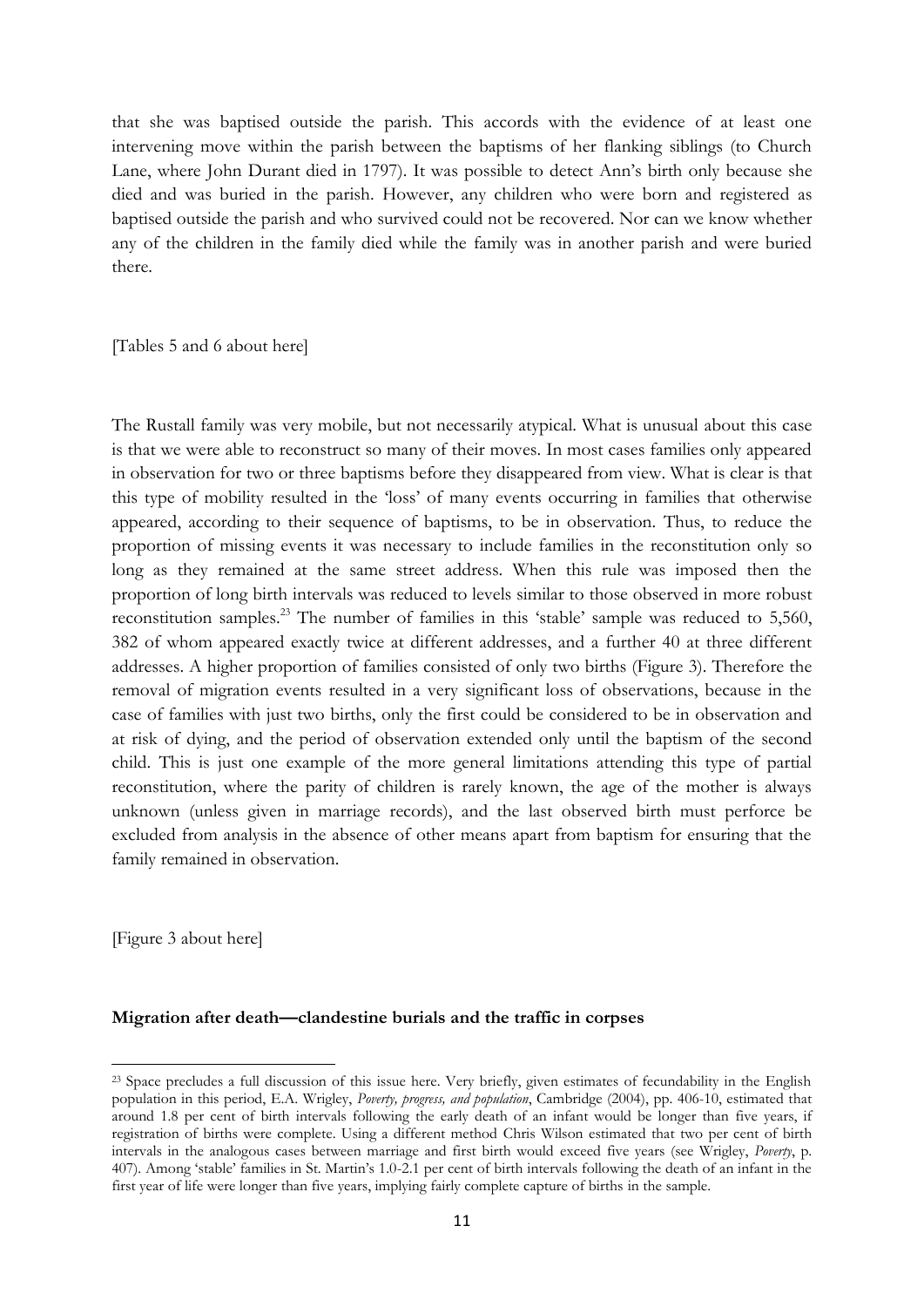Even where a family could safely be assumed to have been living continuously in the parish, it remained evident that many deaths within these families went unrecorded. There were several reasons for this, discussed in the sections below, but the most prominent was again a consequence of the geographical position of St. Martin's within the patchwork of Westminster parishes. Even where families remained living in the parish, family members could escape across a parish boundary after death if their corpses were exported for burial in another parish. As described above, exported burials were meant to be certified by the parish of residence in London in this period, and the charge for this was recorded in the sextons' books. However, as Boulton and Schwarz have demonstrated, some parishes operated 'clandestine' burial grounds that attracted large numbers of uncertified burials from other parishes. Soho, contiguous with the northern boundary of St Martin's, operated such a burial ground before 1791.<sup>24</sup> Fortunately the Soho St. Ann's burial register recorded the parish of residence and so the burials of St. Martin's residents could be recovered despite their absence from the St. Martin's sextons' books. 81 per cent of St. Martin's residents recorded as buried in Soho 1747-1825 were not recorded at all in the sextons books of St. Martin's.<sup>25</sup>

Table 7 gives an interesting example of the use of Soho as a clandestine burial ground. William and Margaret Reynolds first appeared in the parish records in July 1765 and then baptised ten children in the parish over the next eighteen years. Baptism fees were not recorded for the first two baptisms (because the fee books were missing in this period and were substituted with baptism register entries), but a fee of one shilling and sixpence was recorded for baptisms 3 and 4. This was the standard fee for a public baptism and was associated with families who were poor but not paupers. Four children with names matching those of the first four children and recorded as residents of St. Martin's appeared in the Soho burial register in this period (but not as exported burials in the St. Martins' sextons' books), and these were linked to the Reynolds family. The fifth child, Richard, was baptised in May 1772 and from this point until the tenth baptism the family was described in the baptism fee book as 'poor' and excused baptism fees. Two of the children born in this period died and were buried in St. Martin's, in the lowest category of burial fees. Without the recording of abode in the Soho register we would have detected only these two of the six child deaths in this family. The family had apparently lost its pauper status by August 1783 when the last child, Robert, was baptised. One plausible explanation for the patterns of burials observed here is that while the family was considered nonpauper by the parish it was possible, and probably cheaper, to evade burial (and payment of an export fee) in St. Martin's and to use the Soho burial ground. However, once the family was accorded pauper status for the purpose of baptism fees then they may have been subject to closer scrutiny by parochial officials making it harder to avoid registering burials in St. Martin's. Alternatively or additionally the family may have been offered cheaper burial fees in the parish than was the case when they were not considered poor.

[Table 7 about here]

 $\overline{a}$ 

<sup>24</sup> J. Boulton and L. Schwarz, 'Yet another inquiry into the trustworthiness of eighteenth-century London's Bills of Mortality', *Local Population Studies* 85 (2010), 28-45.

<sup>25</sup> Boulton, 'Traffic in corpses', 192.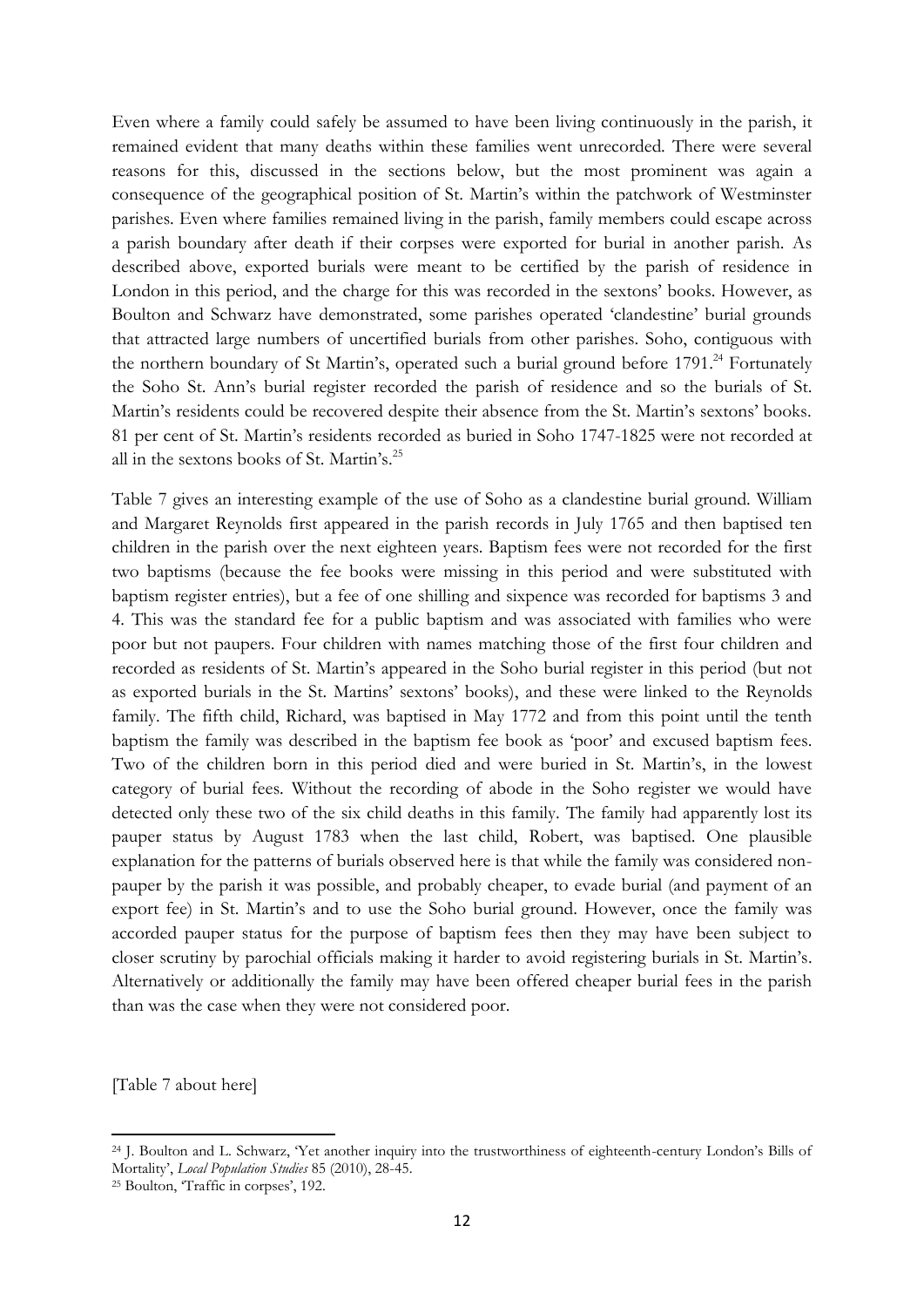In the case of the Reynolds family it was possible to reconstruct most and possibly all child deaths in the family, because the Soho burial register recorded the parish of origin of burials. The registers of St. Giles in the Fields and St. Paul Covent Garden similarly recorded parish of origin, however the registers of the other parishes adjacent to St. Martin's did not. Therefore, burials of St. Martin's residents that were exported to these parishes for burial could not be recovered except where these exports were recorded in the St. Martin's sextons' books. Space precludes a demonstration of the impact of unrecorded and undetected burial exports on the completeness of burial capture within reconstitution families. However the application of Henry's technique of birth interval analysis indicated substantial under-recording of burials of baptised children from reconstitution families.<sup>26</sup> Henry's method also made it possible to estimate and adjust for the impact of this type of under-recording on calculations of infant and child mortality, an analysis that will be presented elsewhere.<sup>27</sup>

[Figure 3 about here]

## *Completeness of capture of burials of infants dying in the early neonatal period*

The evidence of high residential mobility amongst reconstitution families, and of underregistration of exported burials, made it very likely that some proportion of events occurring within reconstitution families was missed. In the case of events missed due to unobserved residential moves, we could largely avoid this type of omission by restricting analysis to events occurring at a single street address. With respect to missing burials of *baptised* children we could estimate the extent of omission of burials using birth interval analysis. However the age group usually considered at greatest risk of under-registration in the historical record is very young infants. This group was at greatest risk of dying before baptism, and where the burial of unbaptised infants was not recorded, then neither the births nor the deaths of these infants could be retrieved from baptismal or burial records. It was with respect to these infants that the sextons' burial books of St. Martin's proved particularly rich, because the burial of 'stillborn' infants was recorded.

As we have argued elsewhere, 'stillborn' burials in St. Martin's consisted mainly of live-born but unbaptised infants.<sup>28</sup> This conclusion is based on the relative rarity of burials of children aged less than one week at death, and the superabundance of 'stillborn' burials. The first day of life is statistically the most dangerous, and mortality rates drop rapidly with every hour a newborn infant lives over the first few days of life. Therefore, the virtual absence of burials of day old infants in the burial register and sextons' books implies severe under-registration of deaths in this

1

<sup>26</sup> *L. Henry, Manuel de démographique historique*, (Paris, 1967); R.J. Davenport and J. Boulton, 'Infant feeding practices and infant mortality by social status in St. Martin in Fields, 1752-1812', unpublished paper. For an elegant demonstration of Henry's method, see E.A. Wrigley *et al*. *English population history from family reconstitution 1580-1837*, (Cambridge, 1997), pp. 99-106.

<sup>27</sup> Davenport & Boulton, 'Infant feeding practices'.

<sup>28</sup> Boulton and Davenport, 'Few deaths'.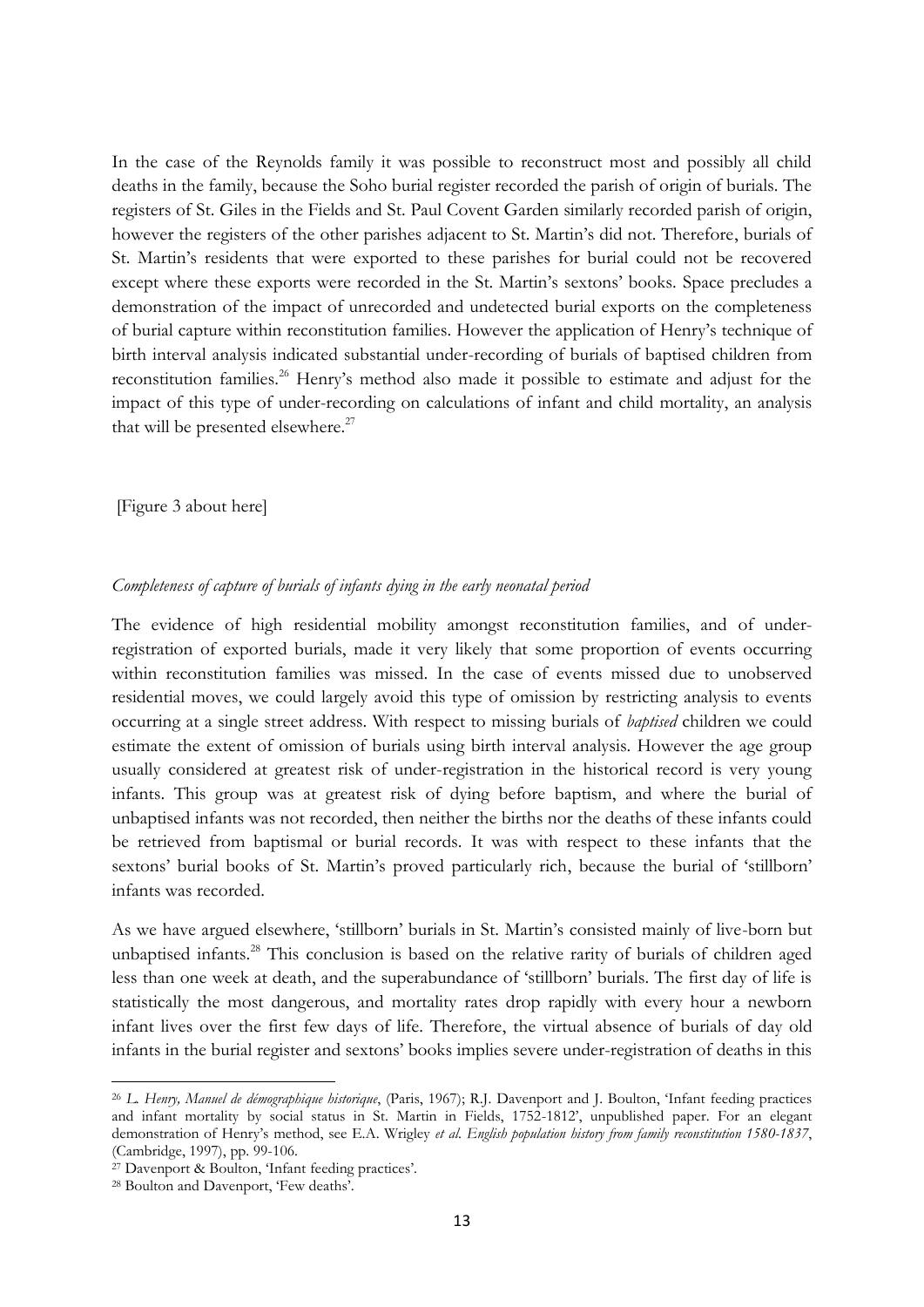age group. However, a failure of parents to register early neonatal deaths is inconsistent with their apparent assiduousness in registering the deaths of stillborn infants. The most plausible explanation is that most of the infants who died in the first few days of life were unbaptised, and that the term 'stillborn' was used to describe this state. Stillborn burials were not recorded in the burial register, but the burial, and the fees paid for interment and the attendance of the minister, were recorded in the sextons' books.<sup>29</sup> This information, together with street address of the parents, made it possible to incorporate some of these stillborn burials into reconstitution families (step 4a, above).

To test the extent to which early neonatal burials (and associated births) were still missing after the inclusion of stillborn burials in the reconstitution, we examined the proportion of twin births in the sample.<sup>30</sup> Multiple births were and are still subject to much higher mortality than singleton births, and excess mortality is highest during and immediately following birth, due to the greater difficulties of delivery and the higher incidence of low birth-weight and prematurity in multiple births. Therefore, multiple births were more likely than singleton births to result in very early neonatal deaths, and so a deficit of twins in the reconstitution would suggest that the capture of very early deaths was incomplete. Wrigley *et al.* found twin births to represent 1.36 per cent of all maternities ending in live birth in their sample, a figure that compared favourably with the 1.18 per cent of cases where both twins were born alive in the Registrar-General's data for England and Wales 1950-54.<sup>31</sup> In St. Martin in the Fields the percentage of birth events that gave rise to live-born twins ranged between 1.59 and 1.31 per cent, see Table 8. These values were within the range expected if both live-born twins in any pair were registered (either at burial or baptism), suggesting that relatively few early neonatal burials were missed from the sample.<sup>32</sup>

[Table 8 about here]

**.** 

The relative completeness of capture of burials of unbaptised children is at first glance surprising given the evidence that many burials of baptised children escaped observation due to the practice of clandestine export of corpses. However there was a distinct age pattern to exports, at least amongst those recorded in the sextons' books (Table 9). Few burials of early neonates (infants in the first week of life, including stillborns), and only 15 of 1,257 stillborn burials (1.2 per cent) were recorded as exported. If we can assume that the characteristics of burials exported and unreported to the sextons were broadly similar to those exported and recorded as such in the

<sup>&</sup>lt;sup>29</sup> Fees for 'abortive' burials were lower because they included only the interment fee, suggesting that this category included only dead-born (true stillborn) infants. Boulton and Davenport, 'Few deaths'.

<sup>30</sup> Biometric analyses will be reported elsewhere, however where the proportion of infant deaths that occurred in the first month of life may be expected to have been relatively low, as in the extreme disease environment of eighteenthcentury London, then the proportion of births that were twins is a more sensitive measure of capture of 'endogenous' infant mortality.

<sup>31</sup> E.A. Wrigley et al., *English population history*, 243.

<sup>&</sup>lt;sup>32</sup> Despite the apparent fall in the percentage of twin births after 1774, the differences in percentages between the first and subsequent periods were not statistically significant when tested by pair-wise two-tailed z-tests (P>0.2 in each case).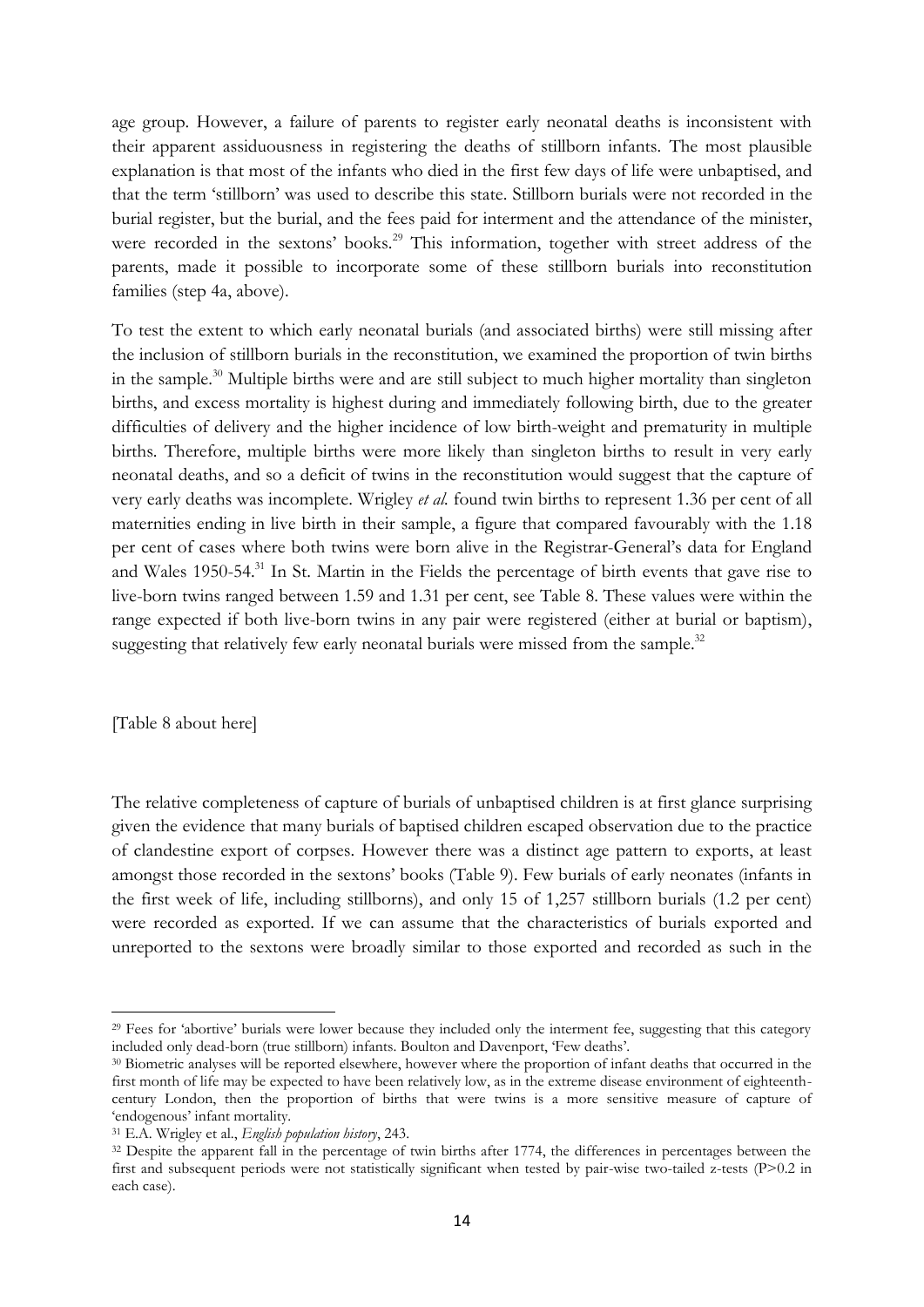sextons' books then it seems likely that the unrecorded export of burials was a problem that affected mainly the capture of burials of older (baptised) infants and children.

[Table 9 about here]

## **Conclusions**

The second half of the eighteenth century is a notoriously difficult period for the study of English urban demography.<sup>33</sup> The richness of the records for St. Martin in the Fields in this period reveals some of the extraordinary complexity of residential patterns and registration practices in this period, when birth-baptism intervals lengthened dramatically and a very lively and often clandestine market for burials operated in the capital. However, the quality of the records also made it possible to estimate and to adjust for some of these problems. Crucially, the recording of street address in burial and baptism entries made it possible both to estimate residential mobility rates and to exclude events that followed a change of address. This procedure reduced the risk of unobserved exits from the parish and helped to ensure that families included in the reconstitution were indeed in observation. The sextons' burial books were invaluable in several ways: they provided information on burial export practices, and they recorded stillborn burials, most of which were in fact unbaptised live-born neonates. The inclusion of stillborn burials made it possible to capture most early neonatal deaths, in an age group that is usually the most elusive in the historical record. However, birth interval analyses suggested that large numbers of burials of baptised infants were missing, a conclusion supported by the evidence from the registers of adjacent parishes of a significant clandestine export of corpses for burial. The size of the deficit of burials caused by this phenomenon can be estimated and will be used to adjust mortality rates. We argue therefore that where registration was sufficiently detailed, and where non-conformism was not a major factor, then partial family reconstitution of urban populations in the late eighteenth century can be viable despite the high mobility of metropolitan residents and deficiencies of Anglican registration in this period. Conversely, where there is inadequate information on age at death, date of birth and abode, then family reconstitution is probably unfeasible.

### **Acknowledgements**

 $\overline{a}$ 

This research was funded by the Economic and Social Research Council (award ES/I035400/1 to Prof. Jeremy Boulton) and the Wellcome Trust (award 103322 to Prof. Richard Smith). I thank these funders, as well as Dr. John Black for data collection and Prof. Jeremy Boulton and Dr. Chris Galley for constructive comments.

<sup>33</sup> J.T. Krause, 'The changing adequacy of English registration, 1690-1837' in D.V. Glass and D.E.C. Eversley (eds.), *Population in History* (London, 1965), 379-93; Galley, *Demography,* chapter 7; S. Basten, *Registration practices in Anglican parishes and dissenting groups in northern England, 1770-1840* (unpublished University of Cambridge Ph.D. thesis, 2008).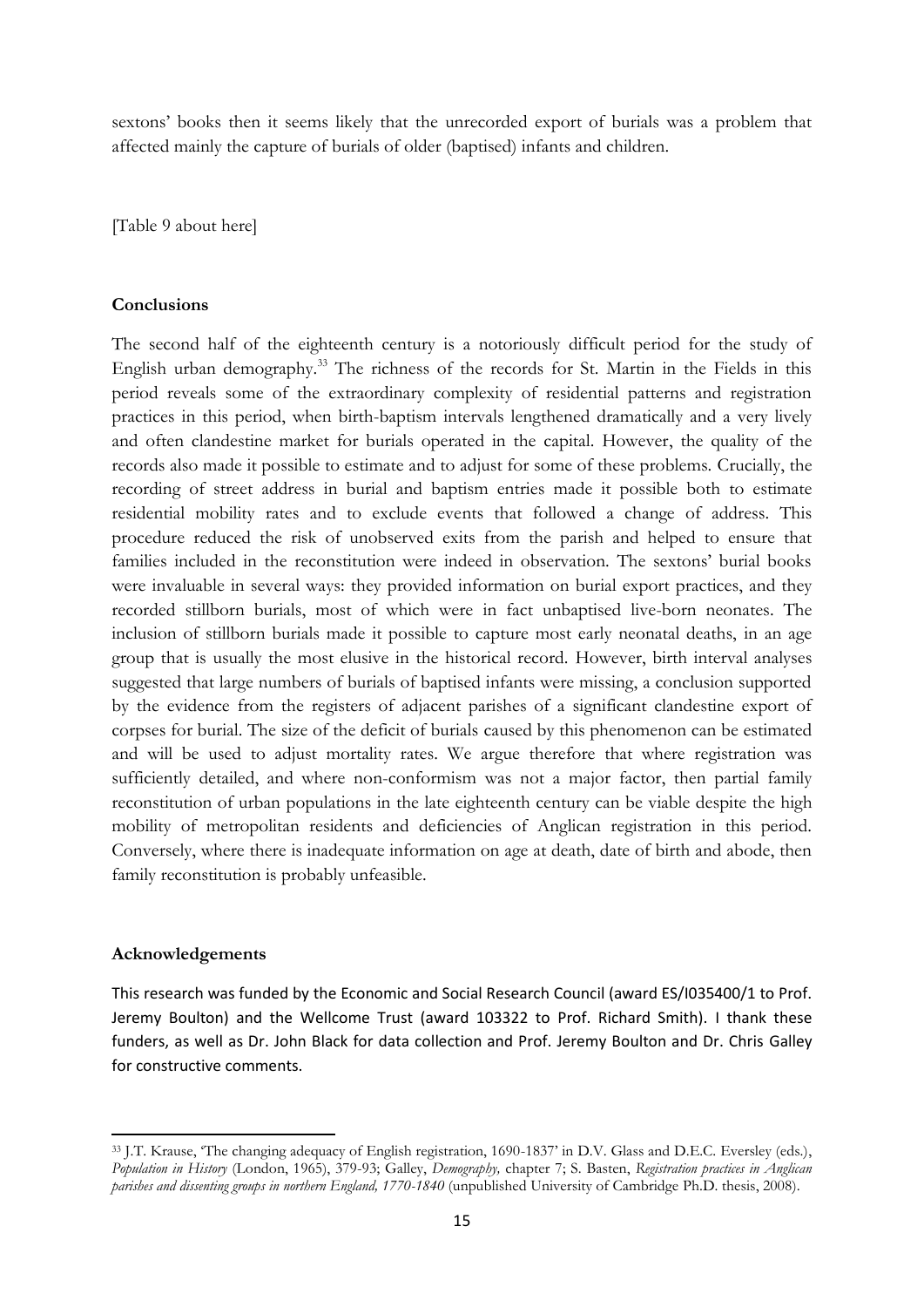| Surname | Mother's | Father's | Child's   | Paternal          | <b>Address</b>         | <b>Baptism</b> |
|---------|----------|----------|-----------|-------------------|------------------------|----------------|
|         | forename | forename | forename  | occupation        |                        | date           |
| Leonard | Mary     | Thomas   | Edmund    | Revenue           | 7 Hungerford           | 14 Mar         |
|         |          |          |           | officer           | Market                 | 1815           |
| Leonard | Mary     | Thomas   | Sarah     | Hatter            | 7 Hungerford<br>Market | 5 Feb 1817     |
| Leonard | Mary     | Thomas   | Ann       | Hatter            | 7 Hungerford<br>Market | 18 Apr 1819    |
| Leonard | Mary     | Thomas   | Elizabeth | Hatter            | 7 Hungerford Mkt       | 24 Jun 1821    |
| Leonard | Mary     | Thomas   | Frederick | Excise<br>officer | 7 Hungerford<br>Market | 30 Jun 1823    |

**Table 1. Example of a family with ambiguous paternal occupations recorded in baptism entries**

**Source:** Family reconstitution of St. Martin in the Fields. City of Westminster Archives Centre (COWAC) Baptism Fee Books, Accession 419/210-227; St. Martin in the Fields sextons' burial books, CWAC, Accession 49/123,233-244, F2469; St Martin in the Fields Baptism and Burial Registers.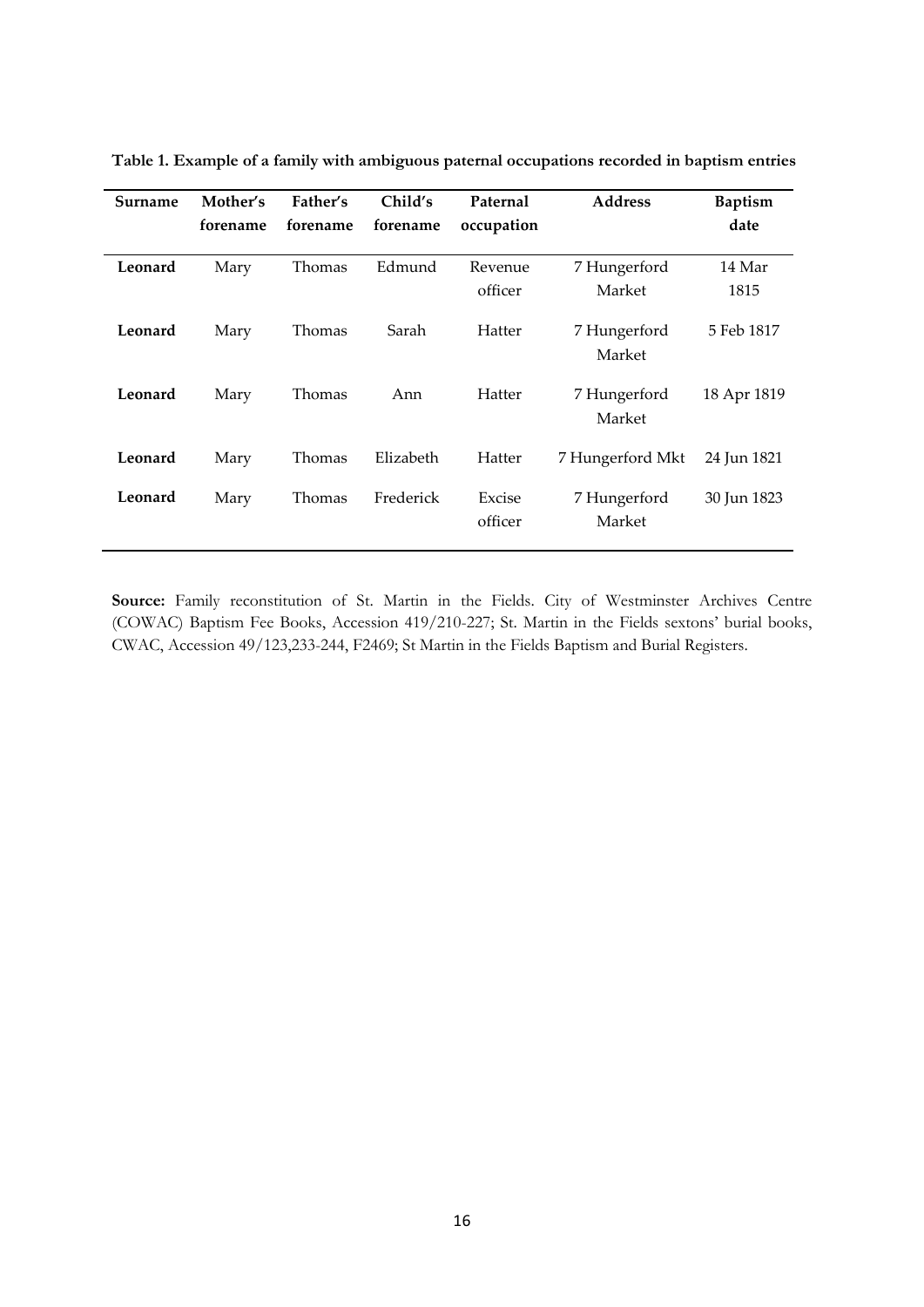| Surname | Mother's  | Father's        | Child's   | Paternal<br>forename forename forename occupation | <b>Address</b>                 | <b>Baptism</b><br>date |
|---------|-----------|-----------------|-----------|---------------------------------------------------|--------------------------------|------------------------|
| Kocher  | Charlotte | Henry<br>Ernest | Charlotte | Cabinet<br>maker                                  | 15 Russell Ct<br>Drury Lane    | 1 Jul 1813             |
| Kocher  | Charlotte | Henry           | Emma      | Gentleman                                         | Cranbourne<br><b>Street</b>    | 28 Jun<br>1818         |
| Kocher  | Charlotte | Henry           | Caroline  | Cheese<br>monger                                  | 19 Cranbourne<br><b>Street</b> | 2 Apr 1820             |
| Kocher  | Charlotte | Henry           | Henry     | Cabinet<br>maker                                  | Exeter Change                  | 30 Jan<br>1822         |

**Table 2 Example of a family with dissonant paternal occupations recorded in baptism entries**

**Source:** as for Table 1.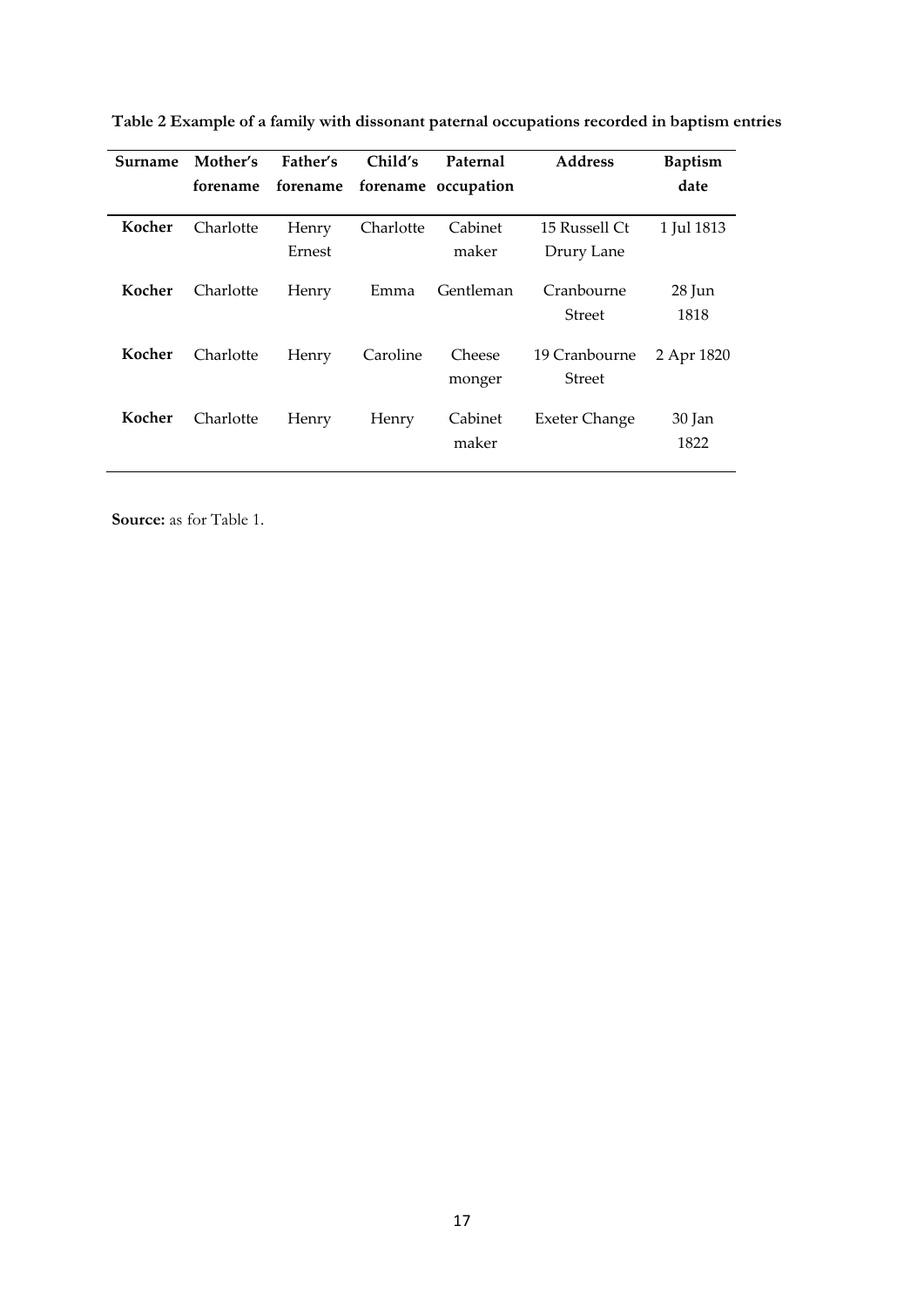| Surname           | Mother's | Father's | Child's   | Paternal   | <b>Address</b>    | <b>Baptism</b> |
|-------------------|----------|----------|-----------|------------|-------------------|----------------|
|                   | forename | forename | forename  | occupation |                   | date           |
| Mackintosh        | Martha   | Colyare  | Charlotte | Servant    | 8                 | 24 Dec         |
|                   |          |          |           |            | Monmouth          | 1820           |
|                   |          |          |           |            | Court             |                |
| Mackintosh        | Martha   | Colyear  | Henry     | Labourer   | 8                 | 17 Feb         |
|                   |          |          |           |            | Monmouth          | 1822           |
|                   |          |          |           |            | Court             |                |
|                   |          |          |           |            |                   |                |
| <b>Mackintosh</b> | Martha   | Collum   | Alexander | Messenger  | 8                 | 5 Oct          |
|                   |          |          |           |            | Monmouth<br>Court | 1823           |
|                   |          |          |           |            |                   |                |
| Mackintosh        | Martha   | Colyear  | Colyear   | Messenger  | Monmouth          | $10$ Jul       |
|                   |          |          |           |            | Court             | 1825           |

**Table 3 Example of an omission of a baptism entry from the family (omitted entry in bold)**

**Source:** as for Table 1.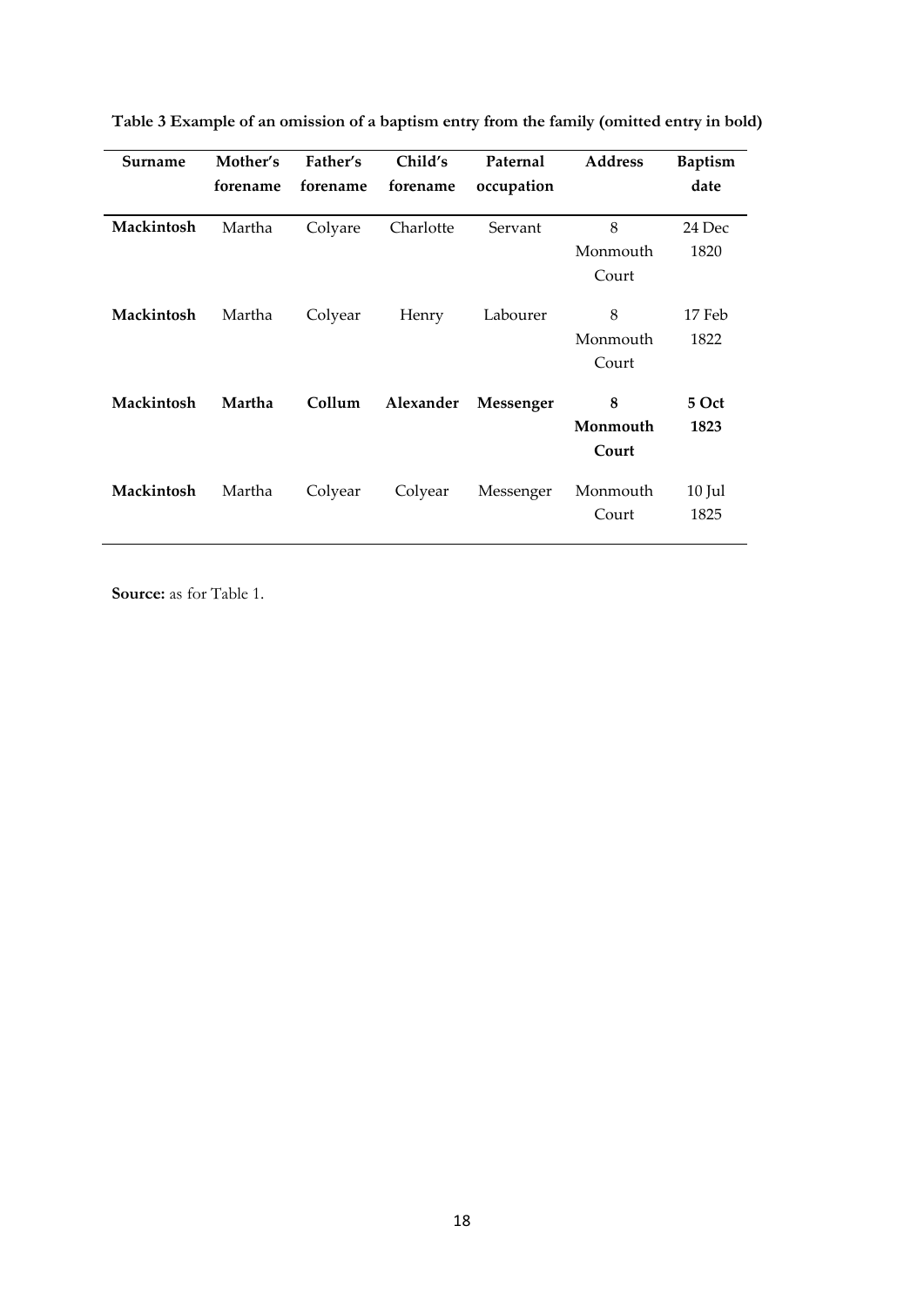| Age (in<br>completed<br>months) | Workhouse<br>pauper<br>burials | Non-<br>workhouse<br>pauper<br>burials | <b>Burials with</b><br>fee $1d - 8s$ 5d | <b>Burials with</b><br>fee 8s 6d+ | All burials |
|---------------------------------|--------------------------------|----------------------------------------|-----------------------------------------|-----------------------------------|-------------|
| $\mathbf{1}$                    | 3                              | $\overline{7}$                         | $\overline{7}$                          | 3                                 | $\bf 4$     |
| $\mathbf{3}$                    | 9                              | 16                                     | 13                                      | $10\,$                            | 11          |
| $\boldsymbol{6}$                | $10\,$                         | 12                                     | 17                                      | 15                                | 15          |
| 12                              | 19                             | 30                                     | 26                                      | 19                                | 23          |
| 24                              | 31                             | 51                                     | 29                                      | 19                                | 27          |
| ${\bf N}$                       | 602                            | 367                                    | 3,096                                   | 1,352                             | 5,417       |
| Per cent of all<br>links        | 11                             | 7                                      | 57                                      | 25                                | 100         |

**Table 4 Per cent of children with different addresses at baptism and burial by age of child (adjusted for address mismatch rate in the first week)**

**Note:** all baptisms and burials in the parish were used in the linkage exercise. Changes of address between baptism and burials occurring within a week of baptism were considered to reflect discrepancies in the practice of recording addresses between the baptism and burial books, and so residential stability in the first week after baptism was assumed to be 100 per cent, and rates at older ages were calculated relative to the proportion remaining at the same address after seven days.

**Source:** City of Westminster Archives Centre (COWAC) Baptism Fee Books, Accession 419/210-227; St. Martin in the Fields sextons' burial books, COWAC, Accession 49/123,233-244, F2469; St Martin in the Fields Baptism and Burial Registers.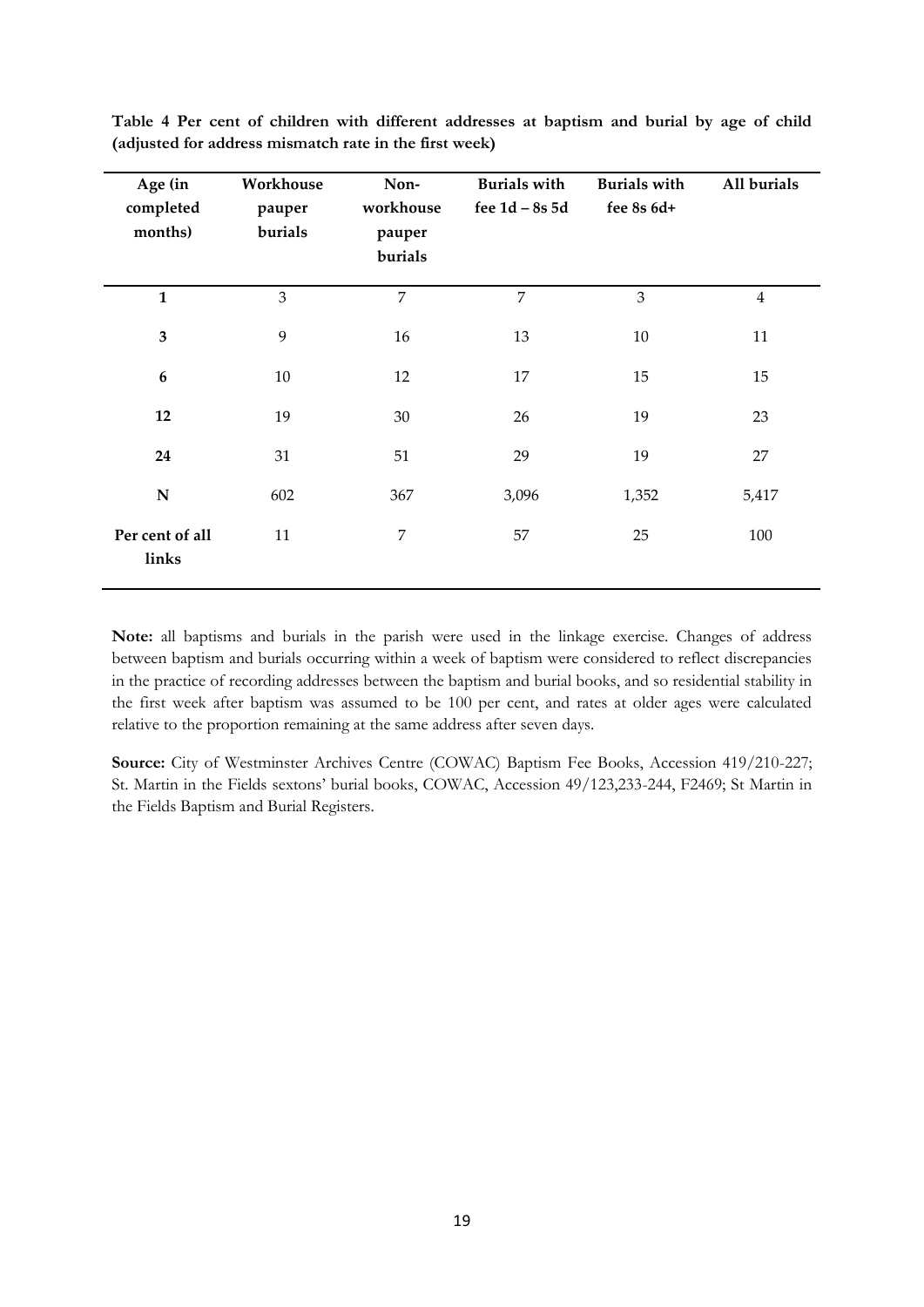| <b>Birth Date</b> | <b>Baptism</b><br>date | Child's<br>forenames | Address at<br>baptism | <b>Burial date</b> | Address at<br>burial | Stated age and<br>cause of death | Bapt-ism fee<br>paid | <b>Burial</b> fee<br>paid | <b>Birth</b><br>interval |
|-------------------|------------------------|----------------------|-----------------------|--------------------|----------------------|----------------------------------|----------------------|---------------------------|--------------------------|
| 07 Sep 1786       | 16 Oct 1786            | Thomas               | Newport St            |                    |                      |                                  | 1s 6d                |                           |                          |
| 17 Mar 1788       | 15 Apr 1788            | Mary Ann             | Great                 | 2 Jul 1792         | Church Lane          | 4 years                          | 1s 6d                | 7s 4d                     | 18                       |
|                   |                        |                      | Newport St            |                    |                      | convulsions                      |                      |                           |                          |
| 05 Apr 1790       | 02 May 1790            | Christian            | Moors Yard            |                    |                      |                                  | 1s 6d                |                           | 24                       |
| 24 May 1792       | 17 Jun 1792            | Charles              | Church                | 17 Nov 1793        | St. Martin's Lane    | 1.5 years                        | 1s 6d                | 7s 4d                     | 25                       |
|                   |                        | Durant               | Lane                  |                    |                      | smallpox                         |                      |                           |                          |
| 09 May 1794       | 08 Jun 1794            | Elizabeth            | St. Martin's          |                    |                      |                                  | 1s6d                 |                           | 23                       |
|                   |                        |                      | Lane                  |                    |                      |                                  |                      |                           |                          |
| 23 Apr 1796       | 18 May 1796            | John                 | Moors Yard            | 20 Nov 1797        | Church Lane          | 1.5 years                        | 1s6d                 | 7s 4d                     | 23                       |
|                   |                        | Durant               |                       |                    |                      | convulsions                      |                      |                           |                          |
| (16 Oct 1798)     | (No record)            | Ann                  | (No record)           | 20 Mar 1800        | Charles Court        | 1 year 5 months                  |                      | 7s 4d                     | 29                       |
|                   |                        |                      |                       |                    |                      | inflammation                     |                      |                           |                          |
| 17 Oct 1801       | 08 Mar 1802            | Ann                  | Charles               |                    |                      |                                  | 1s 6d                |                           | 36                       |
|                   |                        | Catherine            | Court                 |                    |                      |                                  |                      |                           |                          |
| 16 Jan 1805       | 03 Mar 1805            | Robert               | Charles               |                    |                      |                                  | 18                   |                           | 39                       |
|                   |                        | Thomas               | Court                 |                    |                      |                                  |                      |                           |                          |
|                   |                        | Jennings             |                       |                    |                      |                                  |                      |                           |                          |

**Table 5 Family of Thomas and Rachel Rustall (née Cakebread), both of St. Martin in the Fields, married 13 November 1785**

**Source:** as for Table 1.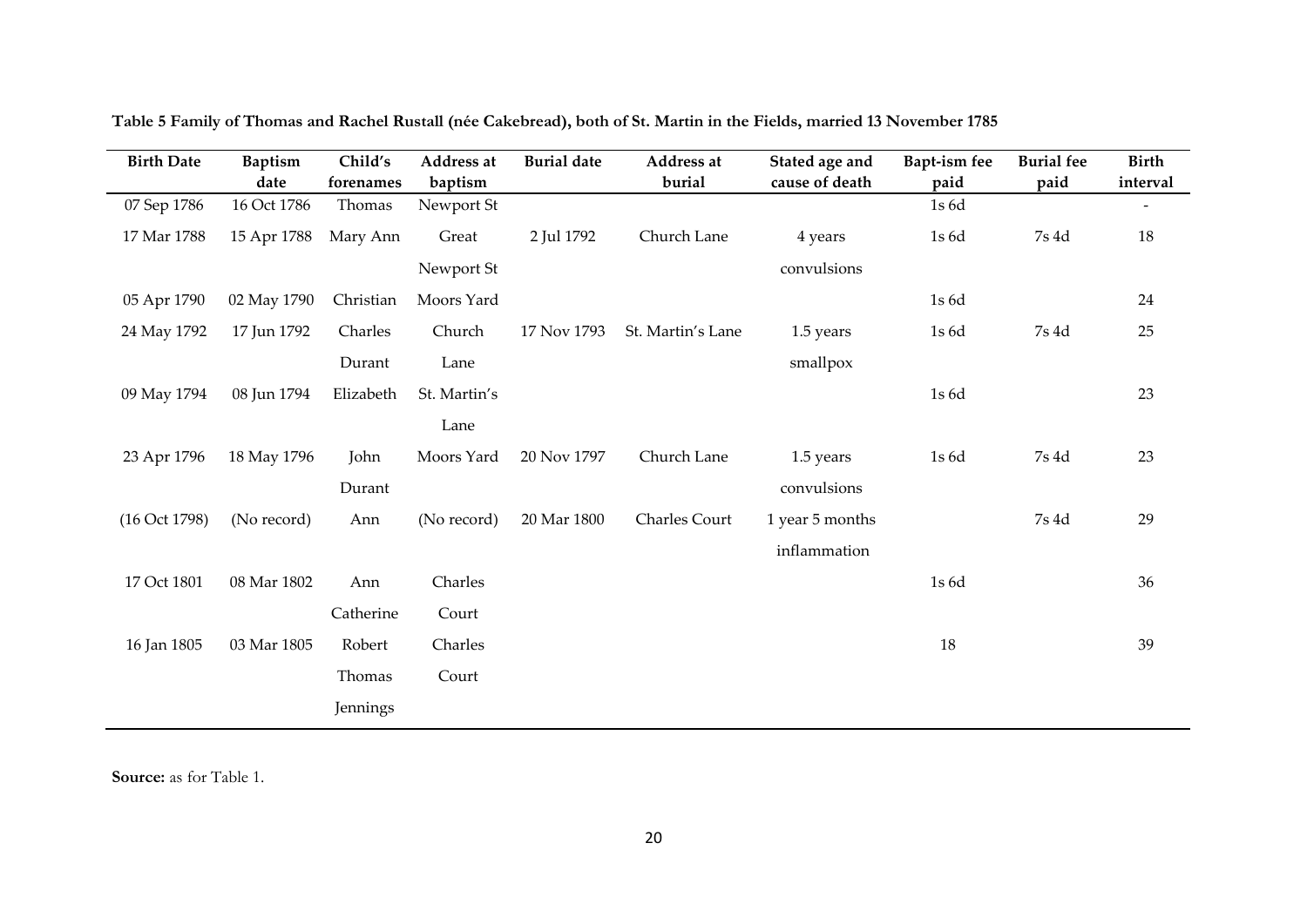| <b>Street address</b>                      | <b>First recorded</b><br>date of residence | Event   | Last recorded<br>date of residence | Event   |  |  |
|--------------------------------------------|--------------------------------------------|---------|------------------------------------|---------|--|--|
| <b>Newport St</b><br>[Great<br>Newport St] | 16 Oct 1786                                | baptism | 15 Apr 1788                        | baptism |  |  |
| <b>Moors Yard</b>                          | 2 May 1790                                 | baptism |                                    |         |  |  |
| <b>Church Lane</b>                         | 17 Jun 1792                                | baptism | 2 Jul 1792                         | burial  |  |  |
| St. Martin's<br>Lane                       | 17 Nov 1793                                | burial  | 8 Jun 1794                         | baptism |  |  |
| <b>Moors</b> Yard                          | 18 May 1796                                | baptism |                                    |         |  |  |
| <b>Church Lane</b>                         | 20 Nov 1797                                | burial  |                                    |         |  |  |
| Period of residence outside the parish?    |                                            |         |                                    |         |  |  |
| <b>Charles Court</b>                       | 20 Mar 1800                                | burial  | 3 Mar 1805                         | baptism |  |  |

**Table 6 Residential moves of the Rustall family within St. Martin's, identified from baptism and burial records**

**Source:** as for Table 1.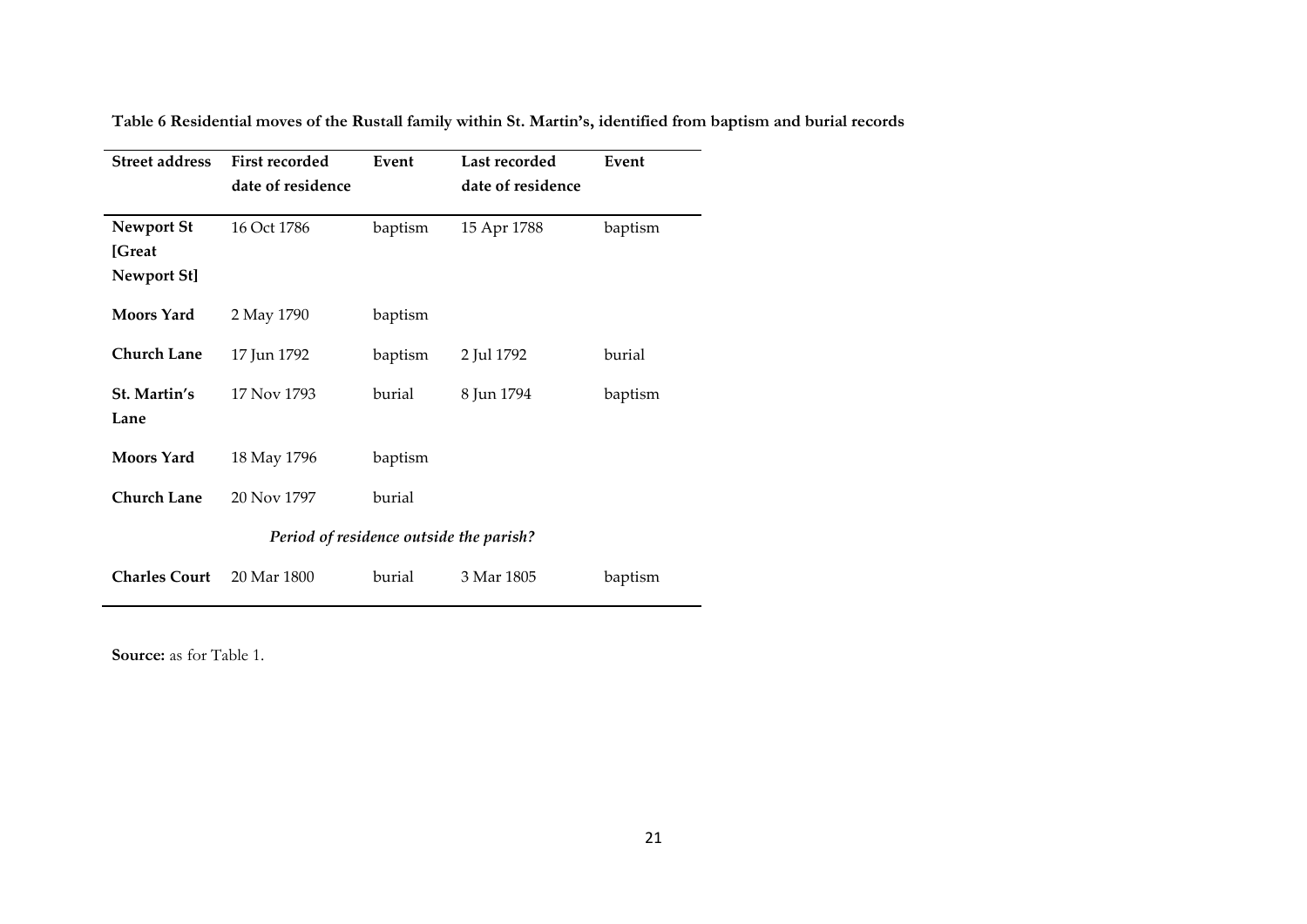| <b>Birth</b> | <b>Baptism date</b> | Child's   | Address   | <b>Burial date</b> | <b>Address</b> | <b>Stated</b> | <b>Baptism</b>           | <b>Burial</b> fee | <b>Birth</b>             |
|--------------|---------------------|-----------|-----------|--------------------|----------------|---------------|--------------------------|-------------------|--------------------------|
| Date         |                     | forenames | at        |                    | at burial      | age and       | fee paid                 | paid              | interval                 |
|              |                     |           | baptism   |                    |                | cause of      |                          |                   |                          |
|              |                     |           |           |                    |                | death         |                          |                   |                          |
| 6 Jul 1765   | 14 Jul 1765         | James     | Not given | 2 Jun 1766         | <b>SMF</b>     |               | $\overline{\phantom{0}}$ |                   | $\overline{\phantom{a}}$ |
|              |                     |           |           |                    | [Soho]         |               |                          |                   |                          |
| 21 Sep 1767  | 4 Oct 1767          | William   | Not given | 27 Apr 1768        | <b>SMF</b>     |               | $\overline{\phantom{a}}$ |                   | 26                       |
|              |                     |           |           |                    | [Soho]         |               |                          |                   |                          |
| 15 Feb 1770  | 25 Feb 1770         | Thomas    | Hedge     | 7 Apr 1771         | <b>SMF</b>     |               | 1s 6d                    |                   | 28                       |
|              |                     |           | Lane      |                    | [Soho]         |               |                          |                   |                          |
| 12 Mar 1771  | 24 Mar 1771         | Mary Ann  | Hedge     | 12 Apr 1771        | SMF            |               | 1s6d                     |                   | 12                       |
|              |                     |           | Lane      |                    | [Soho]         |               |                          |                   |                          |
| 13 May 1772  | 31 May 1772         | Richard   | Hedge     |                    |                |               | $0'$ poor'               |                   | $14\,$                   |
|              |                     |           | Lane      |                    |                |               |                          |                   |                          |
| 7 May 1774   | 29 May 1774         | Mary      | Hewitts   | 8 Mar 1778         | Charles        | 3 yrs 10      | $0'$ poor'               | 7s 4d             | 23                       |
|              |                     |           | Court     |                    | Court          | mths,         |                          |                   |                          |
|              |                     |           |           |                    |                | Decline       |                          |                   |                          |
| 4 Jan 1776   | 21 Jan 1776         | Charles   | Hewitts   | 10 Jan 1777        | Charles        | 1 year,       | $0'$ poor'               | $4s$              | 19                       |
|              |                     |           | Court     |                    | Court          | Smallpox      |                          |                   |                          |
| 8 Mar 1777   | 6 Apr 1777          | Ann Sarah | Charles   |                    |                |               | $0'$ poor'               |                   | 14                       |
|              |                     |           | Court     |                    |                |               |                          |                   |                          |
| 11 Jul 1779  | 8 Aug 1779          | Margaret  | Charles   |                    |                |               | $0'$ poor'               |                   | 28                       |
|              |                     |           | Court     |                    |                |               |                          |                   |                          |
| 5 Aug 1783   | 24 Aug 1783         | Robert    | Charles   |                    |                |               | 18                       |                   | $48\,$                   |
|              |                     |           | Court     |                    |                |               |                          |                   |                          |
|              |                     |           |           |                    |                |               |                          |                   |                          |

**Table 7 Family of William and Margaret Reynolds (no marriage date)**

L.

**Note:** burial address 'SMF [Soho]' refers to burials in St. Anne Soho register with abode given as St. Martin in the Fields. These burials were not recorded in the sextons' books of St. Martin in the Fields.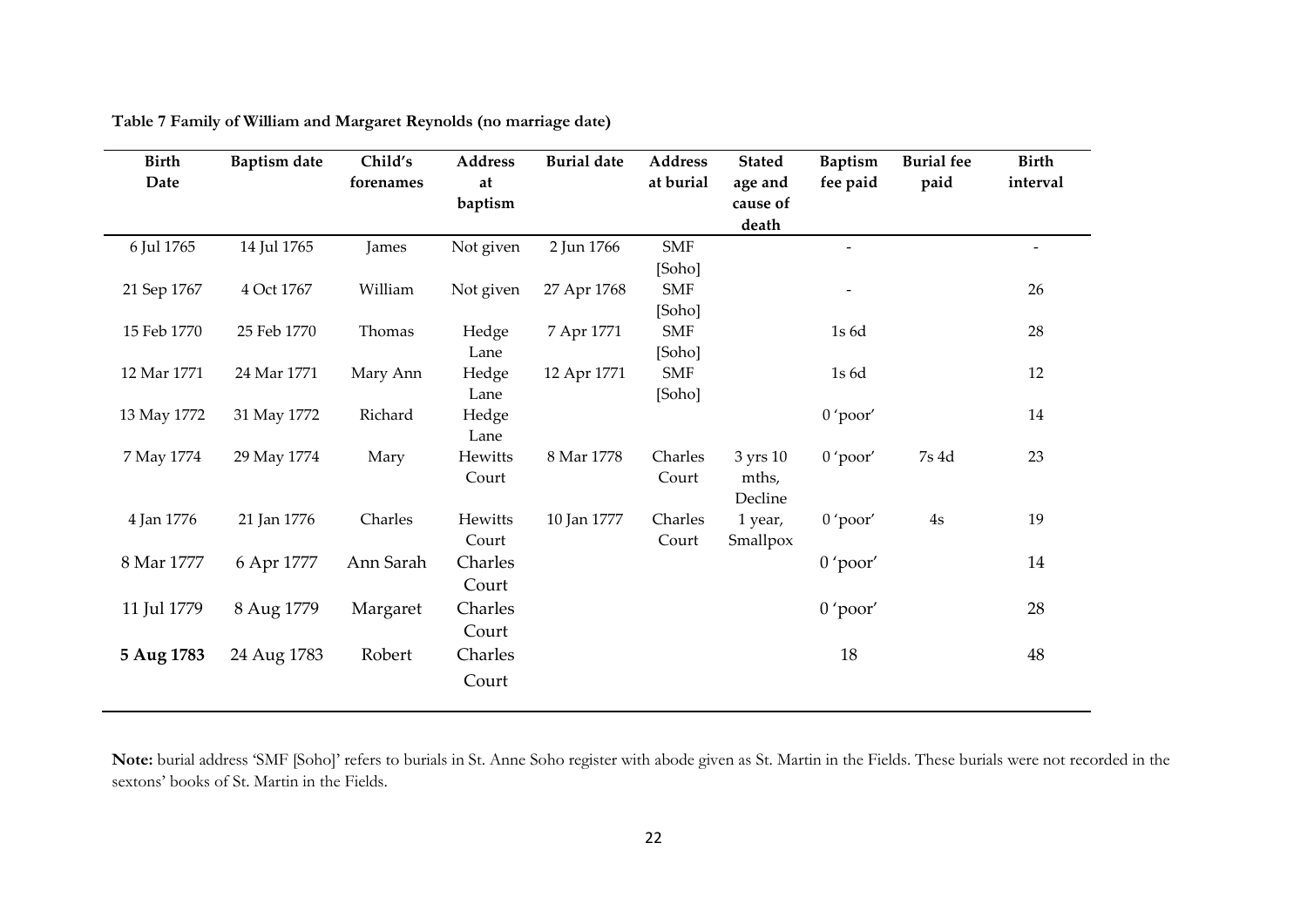**Source:** as for Table 1.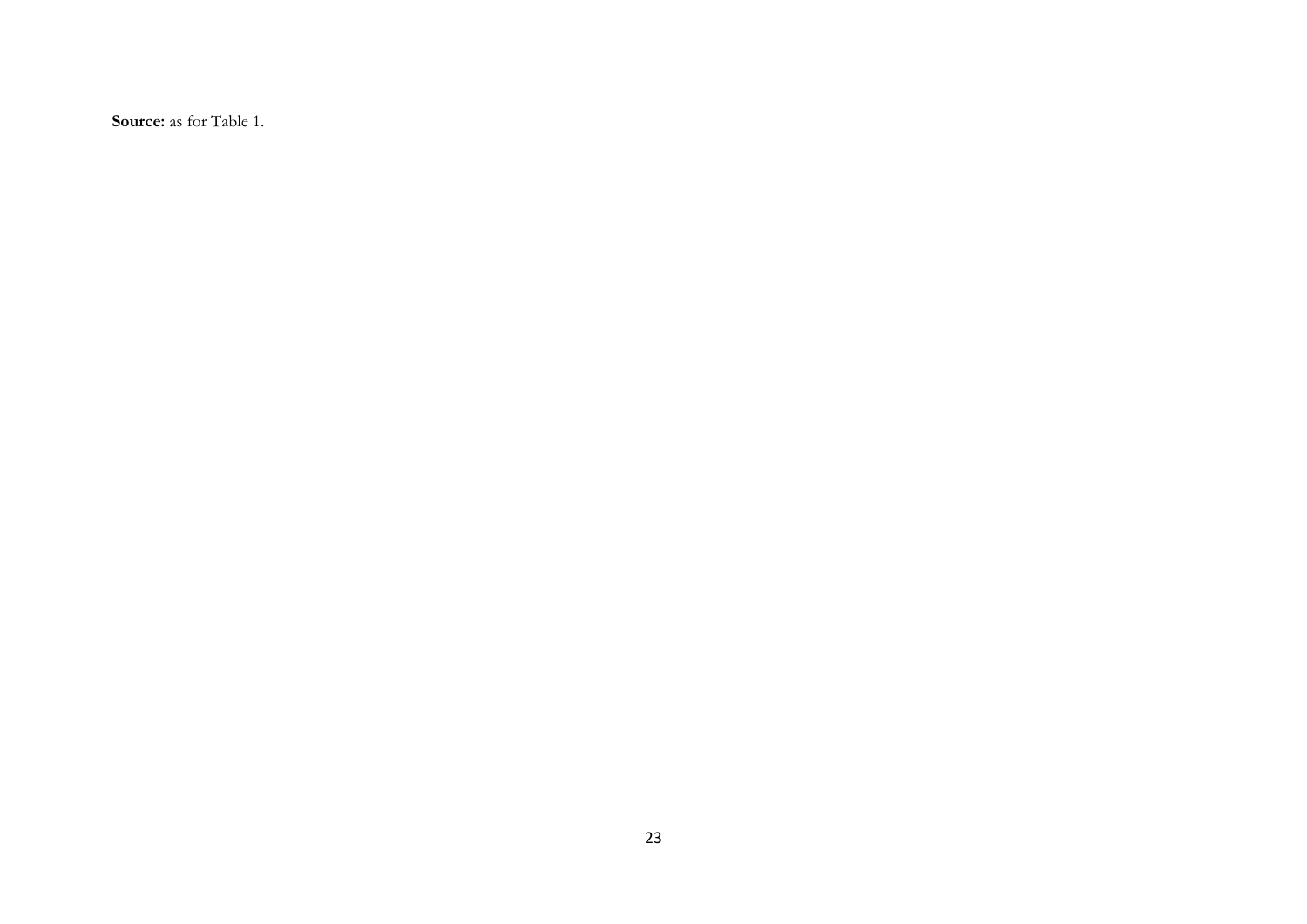| Period       | Single | Twin | <b>Triplet</b>   | per cent<br>twin | N infants |
|--------------|--------|------|------------------|------------------|-----------|
| 1752-74      | 6,751  | 109  | 1                | 1.59             | 6,972     |
| 1775-94      | 6,005  | 81   | $\boldsymbol{0}$ | 1.33             | 6,167     |
| 1795-1812    | 4,900  | 65   | 1                | 1.31             | 5,033     |
| <b>Total</b> | 17,656 | 255  | $\overline{2}$   | 1.42             | 18,172    |

**Table 8. Numbers of birth events giving rise to live-born singleton, twin and triplet infants** 

**Note:** each birth event was associated with two births in the case of twins, or three births for triplets, therefore the number of live-born twins in each period was double the number of birth events given in the third column.

**Sources:** as for Table 1.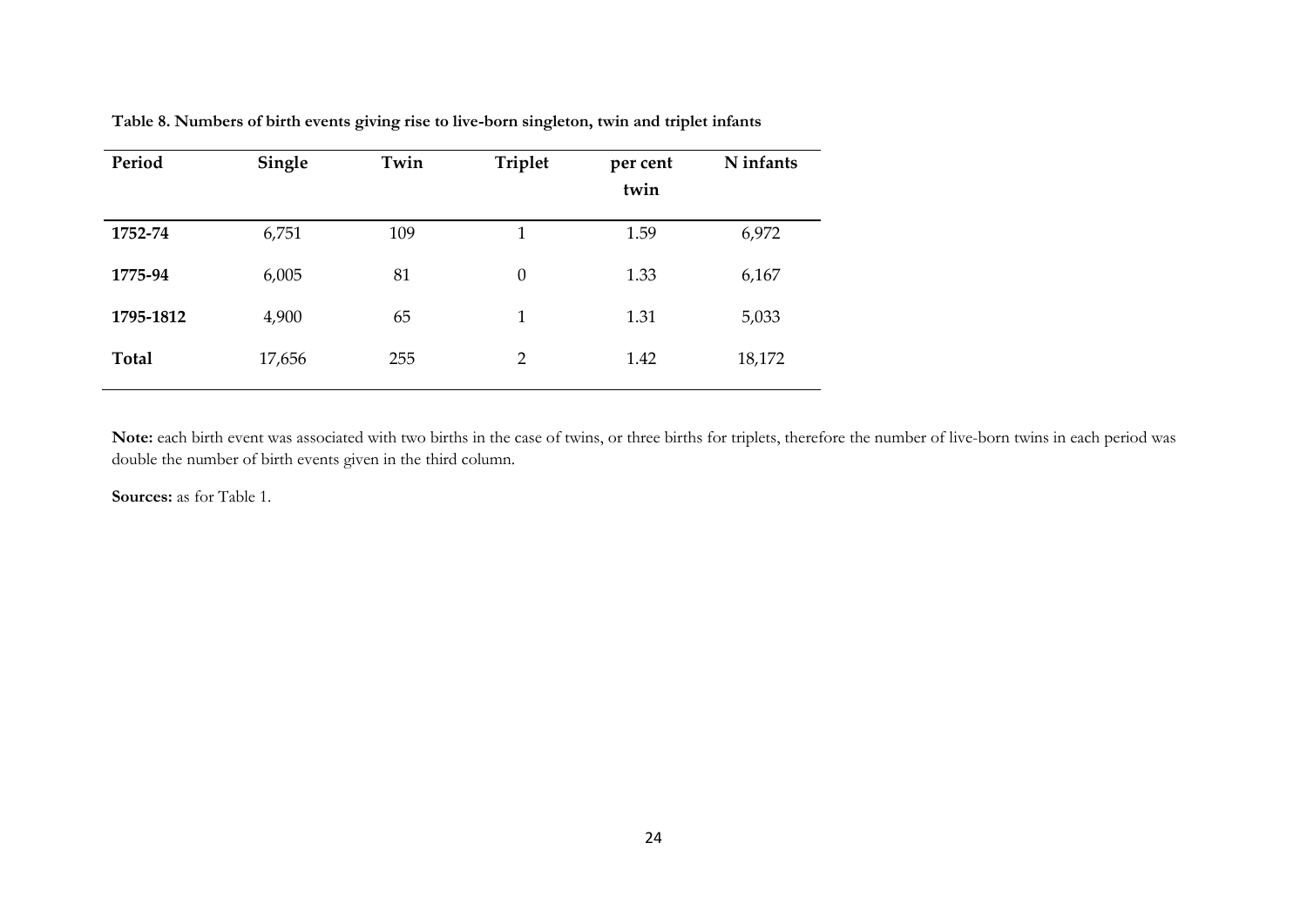| Age at death     | Per cent exported | N      |
|------------------|-------------------|--------|
| $0-6$ days       | 3.2               | 1,746  |
| $7 - 29$ days    | 9.4               | 1,864  |
| $1 - 11$ months  | 10.7              | 8,444  |
| $12 - 23$ months | 13.1              | 5,081  |
| $2 - 9$ years    | 13.1              | 6,760  |
| All burials      | 14.1              | 47,569 |

**Table 9. Percentages of all burials recorded as exported in sextons' books of St. Martin's 1767 – 1812.** 

**Note:** Age was not recorded for exported burials before 1767.

**Sources:** St. Martin in the Fields sextons' burial books, COWAC, Accession 49/123,233-244, F2469; St Martin in the Fields Burial Registers.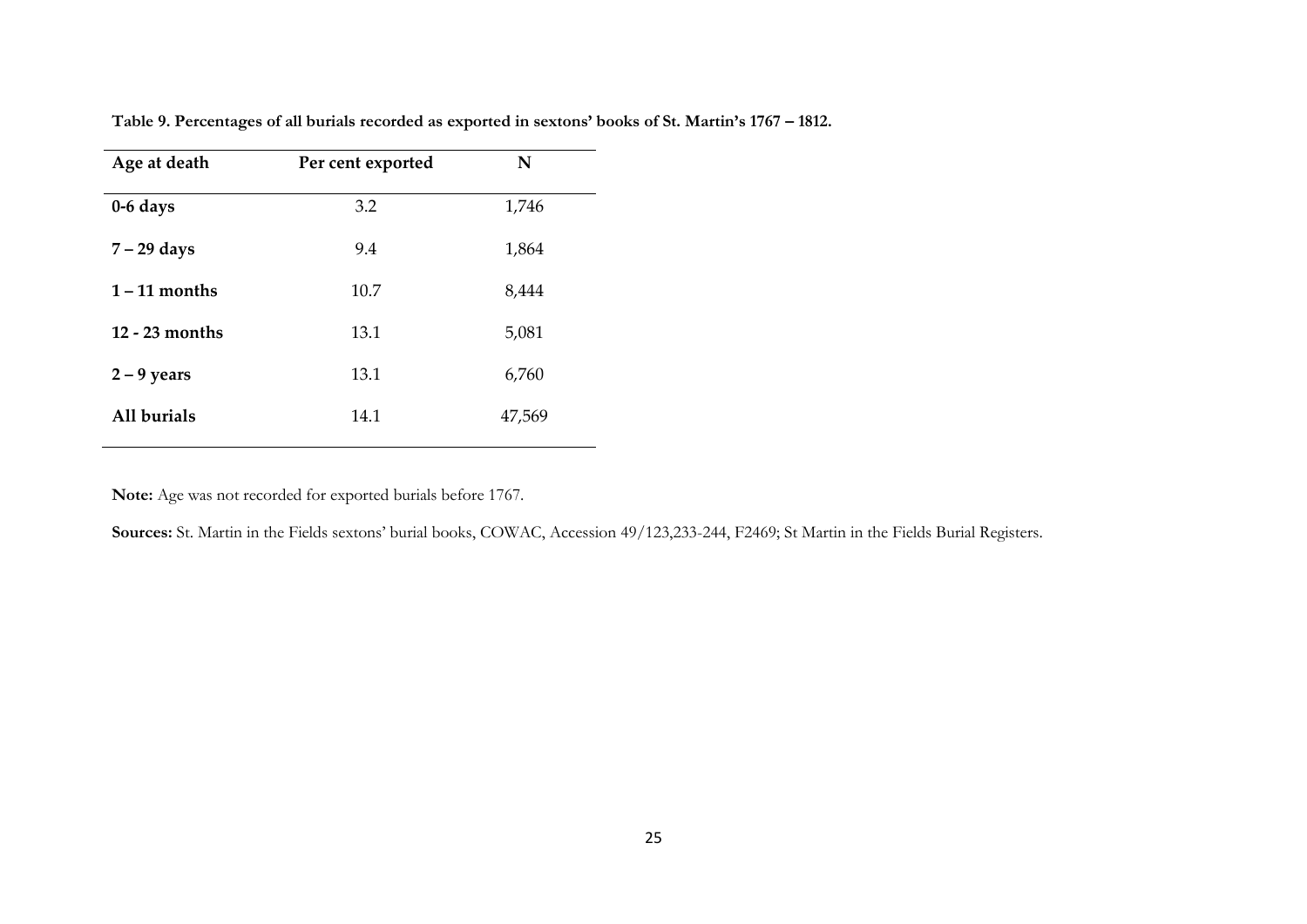**Figure 1 London parishes in the mid-eighteenth century**



**Note:** Key: 1, St. Anne Soho; 2, St. Paul Covent Garden; 3, St. Giles in the Fields; 10 and 10a, St. Clement Danes; 11, Precinct of the Savoy; 12, St. Mary le Strand. Source: M.H. Port (ed.) The *commissions for building fifty new churches*. The *minute books, 1711-27, a calendar* (London, 1986), xxxviii-ix.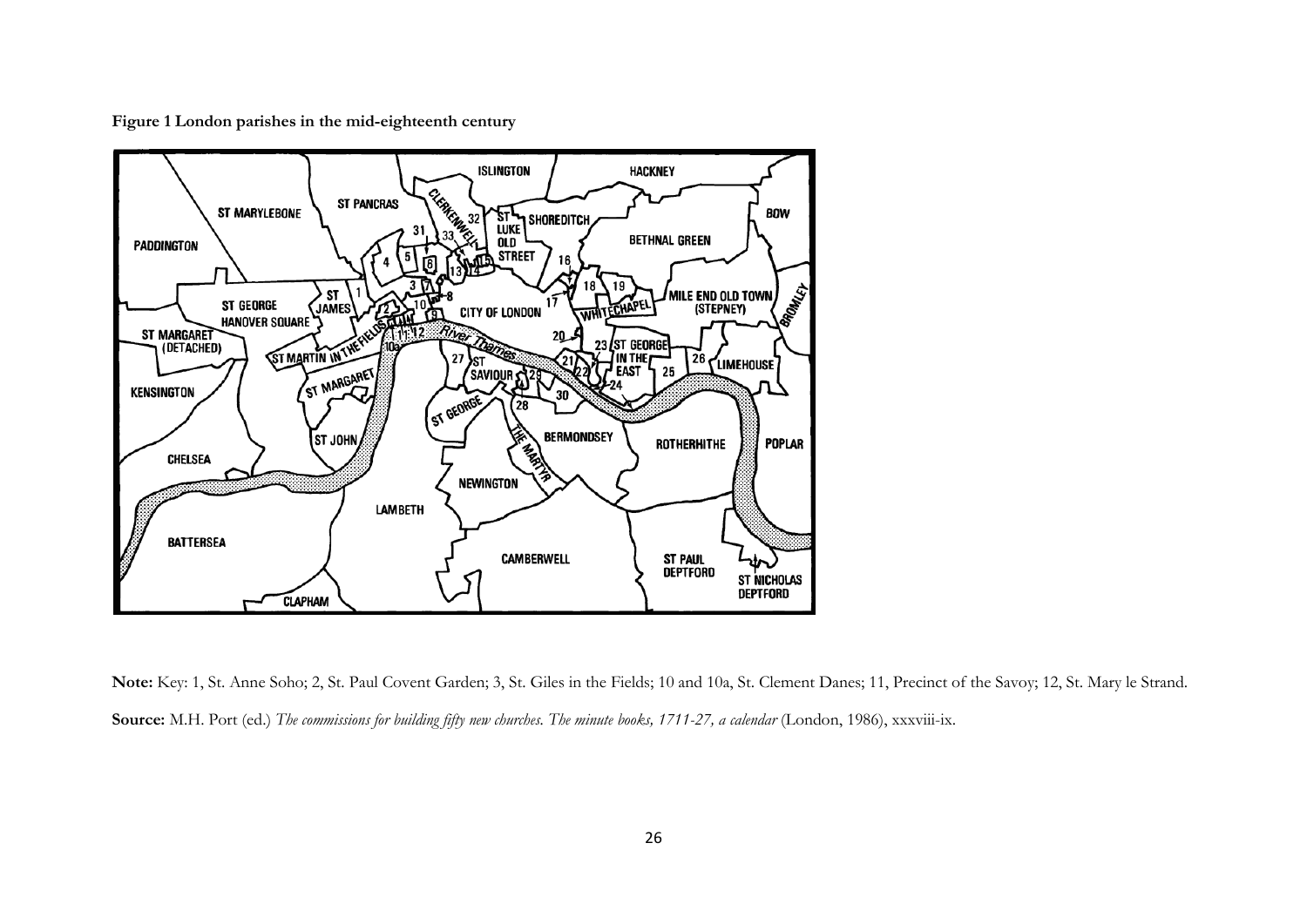**Figure 2** Percentage distributions of birth intervals, 1752-1812



**Sources:** as for Table 1.